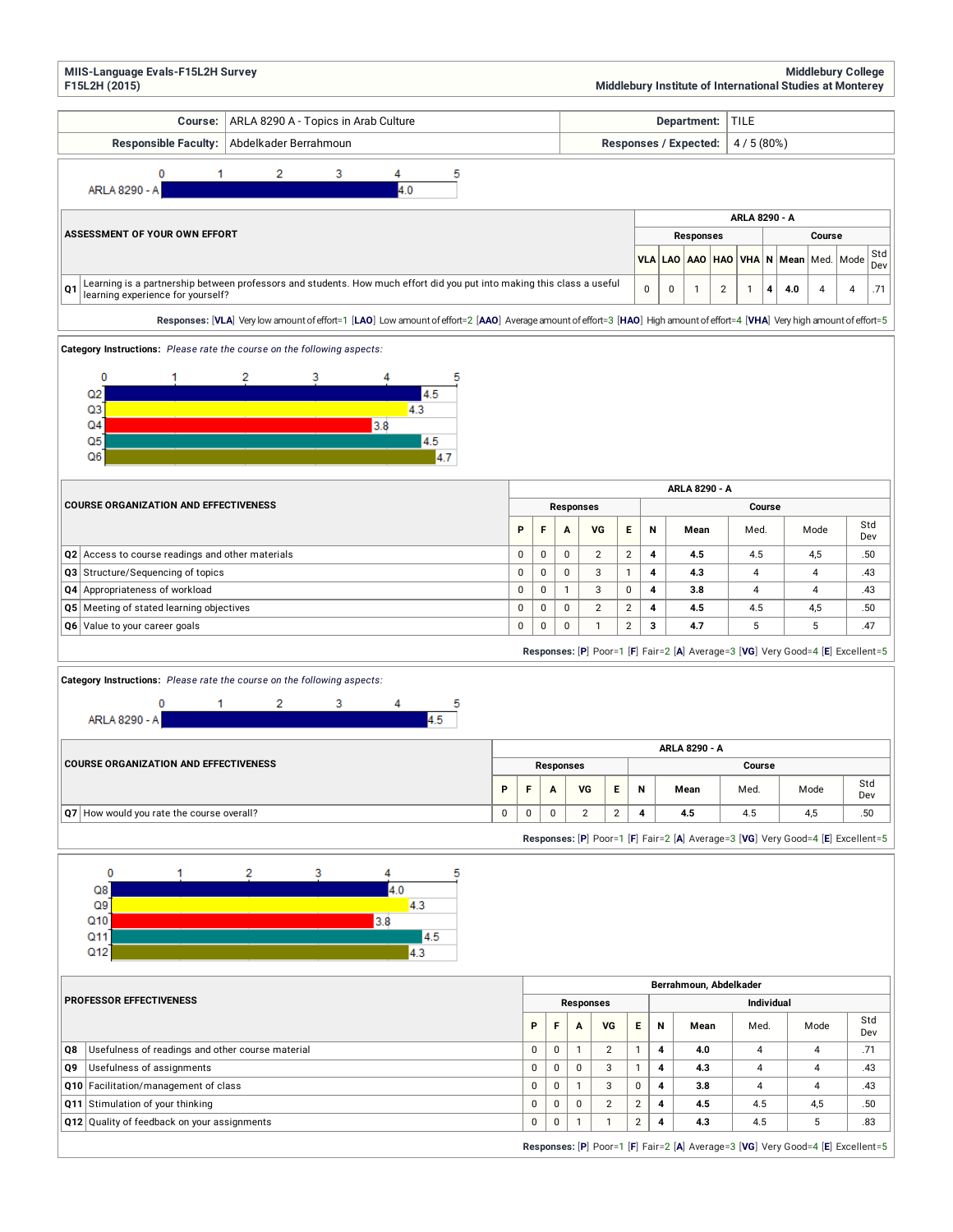| 0<br>3<br>5<br>2<br>4<br>4.5<br>Berrahmoun, Abdelkader               |             |             |                  |    |                |                   |                                                                                 |      |      |            |  |  |
|----------------------------------------------------------------------|-------------|-------------|------------------|----|----------------|-------------------|---------------------------------------------------------------------------------|------|------|------------|--|--|
|                                                                      |             |             |                  |    |                |                   | Berrahmoun, Abdelkader                                                          |      |      |            |  |  |
| <b>PROFESSOR EFFECTIVENESS</b>                                       |             |             | <b>Responses</b> |    |                | <b>Individual</b> |                                                                                 |      |      |            |  |  |
|                                                                      | P           | F           | $\mathbf{A}$     | VG | E              | $\mathsf{N}$      | Mean                                                                            | Med. | Mode | Std<br>Dev |  |  |
| Q13 How would you rate the professor's effectiveness overall?        | $\mathbf 0$ | $\mathbf 0$ | $\mathbf 0$      | 2  | $\overline{2}$ | 4                 | 4.5                                                                             | 4.5  | 4,5  | .50        |  |  |
|                                                                      |             |             |                  |    |                |                   | Responses: [P] Poor=1 [F] Fair=2 [A] Average=3 [VG] Very Good=4 [E] Excellent=5 |      |      |            |  |  |
|                                                                      |             |             |                  |    |                |                   |                                                                                 |      |      |            |  |  |
| Question: Please provide some comments that help explain your rating |             |             |                  |    |                |                   |                                                                                 |      |      |            |  |  |

| <b>Response Rate: 75.00% (3 of 4)</b> |  |  |
|---------------------------------------|--|--|
|---------------------------------------|--|--|

- **1** I put more effort into this class than I did into my NPTS classes, and I feel I'm still just skating by.
- **2** I could have attempted to spend more time working on grammar and finding time to practice speaking
- **<sup>3</sup>** <sup>I</sup> completed the homework and tried to participate in class.

**Instructions:** *Please rate the course on the following aspects:*

**Question: Please provide some comments that help explain your ratings**

**Response Rate: 25.00**% (**1** of **4**)

**1** See above comments about schedule.

**Instructions:** *Please rate the course on the following aspects:*

**Question: Please provide some comments that help explain your ratings**

**Response Rate: 50.00**% (**2** of **4**)

|  | 1 The course structure and emphasis on presentations helped my Arabic conversational skills really improve. |  |  |
|--|-------------------------------------------------------------------------------------------------------------|--|--|
|--|-------------------------------------------------------------------------------------------------------------|--|--|

**2** Good, but I came here to learn about NPTS.

Question: In what ways has this course contributed to your ability to communicate effectively in your target language?

**Response Rate: 50.00**% (**2** of **4**)

**1** Very well.

**2** It has increased the topics that I can converse in and given me more vocabulary in which to speak

**Question: How has this course contributed to your cross-cultural awareness?**

**Response Rate: 50.00**% (**2** of **4**)

**1** It has allowed me to learn about many more arab countries and understanding issues such as islamaphobia from their point of view.

**<sup>2</sup>** Don't know. <sup>I</sup> don't plan on moving to the ME.

**Question: What have you learned in this course and what has been most valuable to you?**

**Response Rate: 50.00**% (**2** of **4**)

**1** Ways to communicate about important subjects to the Arab people with them.

**<sup>2</sup>** Speaking.

**Instructions:** *Please list up to three strengths and three improvements for this course*

**Question: Strength 1**

**Response Rate: 75.00**% (**3** of **4**)

**1** the emphasis on conversation<br> **2** subject matter

**<sup>2</sup>** subject matter

**<sup>3</sup>** Speaking.

**Instructions:** *Please list up to three strengths and three improvements for this course*

**Question: Strength 2**

**Response Rate: 75.00**% (**3** of **4**)

**<sup>1</sup>** great class atmosphere that helped students feel comfortable expressing their ideas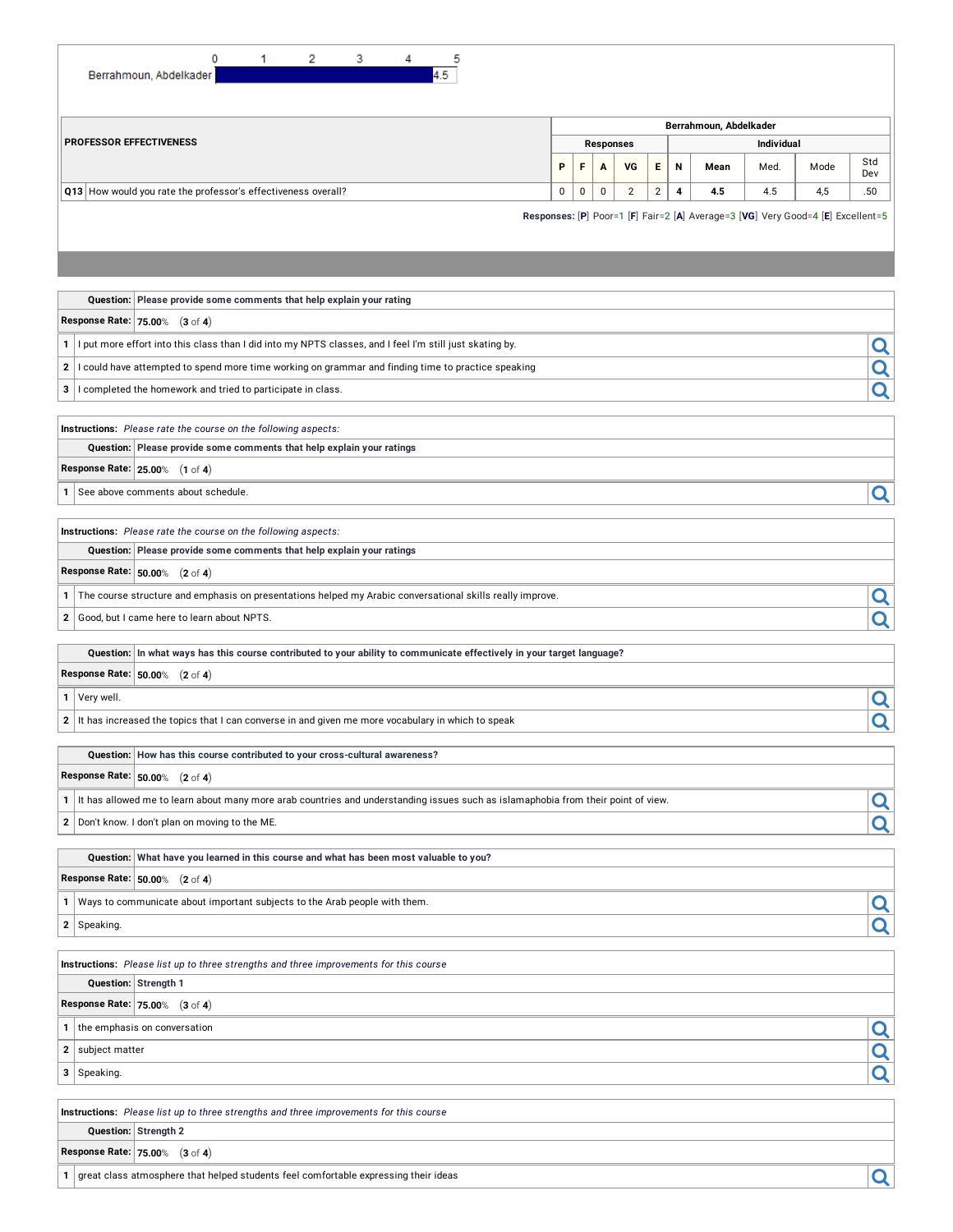| 2            | clear layout                                                                                                                                                                                                                                                                      |   |
|--------------|-----------------------------------------------------------------------------------------------------------------------------------------------------------------------------------------------------------------------------------------------------------------------------------|---|
| 3            | Cross-Cultural interaction.                                                                                                                                                                                                                                                       |   |
|              |                                                                                                                                                                                                                                                                                   |   |
|              | Instructions: Please list up to three strengths and three improvements for this course                                                                                                                                                                                            |   |
|              | Question: Strength 3                                                                                                                                                                                                                                                              |   |
|              | Response Rate: 50.00% (2 of 4)                                                                                                                                                                                                                                                    |   |
| 1            | access to professor                                                                                                                                                                                                                                                               | Q |
|              | 2 Speaking.                                                                                                                                                                                                                                                                       |   |
|              |                                                                                                                                                                                                                                                                                   |   |
|              | Instructions: Please list up to three strengths and three improvements for this course<br>Question: Improvement 1                                                                                                                                                                 |   |
|              | Response Rate: 75.00% (3 of 4)                                                                                                                                                                                                                                                    |   |
|              | 1 Listening.                                                                                                                                                                                                                                                                      |   |
|              |                                                                                                                                                                                                                                                                                   | Q |
| 2            | Less presentations and more discussion in class                                                                                                                                                                                                                                   |   |
| 3            | I wish there had been a bit more time spent on grammar                                                                                                                                                                                                                            |   |
|              | Instructions: Please list up to three strengths and three improvements for this course                                                                                                                                                                                            |   |
|              | Question: Improvement 2                                                                                                                                                                                                                                                           |   |
|              | Response Rate: 50.00% (2 of 4)                                                                                                                                                                                                                                                    |   |
| 1            | more vocab exercises                                                                                                                                                                                                                                                              |   |
| 2 Reading.   |                                                                                                                                                                                                                                                                                   |   |
|              |                                                                                                                                                                                                                                                                                   |   |
|              | Instructions: Please list up to three strengths and three improvements for this course                                                                                                                                                                                            |   |
|              | Question: Improvement 3                                                                                                                                                                                                                                                           |   |
|              | Response Rate: 50.00% (2 of 4)                                                                                                                                                                                                                                                    |   |
| 1            | more grammar                                                                                                                                                                                                                                                                      |   |
| $\mathbf{2}$ | More reading.                                                                                                                                                                                                                                                                     |   |
|              |                                                                                                                                                                                                                                                                                   |   |
|              | Instructions: Please list up to three strengths and three improvements for this course                                                                                                                                                                                            |   |
|              | Question: More comments? Use the space below                                                                                                                                                                                                                                      |   |
|              | Response Rate: No participants responded to this question. $(0 \text{ of } 4)$                                                                                                                                                                                                    |   |
|              | Faculty: Berrahmoun, Abdelkader                                                                                                                                                                                                                                                   |   |
|              | Question: Please provide some comments that help explain your ratings                                                                                                                                                                                                             |   |
|              | Response Rate: 75.00% (3 of 4)                                                                                                                                                                                                                                                    |   |
| 1            | Would have liked more reading/listening. We spent a lot of time on speaking which has definitely improved, but not enough time on listening. The schedule was well planned,<br>but we often didn't do things according to plan. Sometimes it was beneficial, sometimes it wasn't. | Q |
| 2            | The conversations held in class were relevant to current events and helped us meet the goals of helping us communicate better in Arabic and discuss global issues.                                                                                                                | Q |
| 3            | The assignments were interesting while still helping us use the basics of the language and expanding our vocabulary. I would have liked more vocab assignments to help<br>solidify the words                                                                                      | Q |
|              |                                                                                                                                                                                                                                                                                   |   |
|              | Faculty: Berrahmoun, Abdelkader<br>Question: Please provide some comments that help explain your ratings                                                                                                                                                                          |   |
|              | Response Rate: 75.00% (3 of 4)                                                                                                                                                                                                                                                    |   |
|              | Professor Abdelkader is very encouraging of all the students' attempts to convey ideas (sometimes complicated ones) in Arabic. He makes himself available for students                                                                                                            |   |
| 1            | through office hours.                                                                                                                                                                                                                                                             | Q |
|              | 2   He helps throughout the class and makes sure every thing is clear                                                                                                                                                                                                             |   |

**3** Gets us thinking, doesn't follow the schedule too much and goes off on tangents, but always makes sure we are learning Arabic.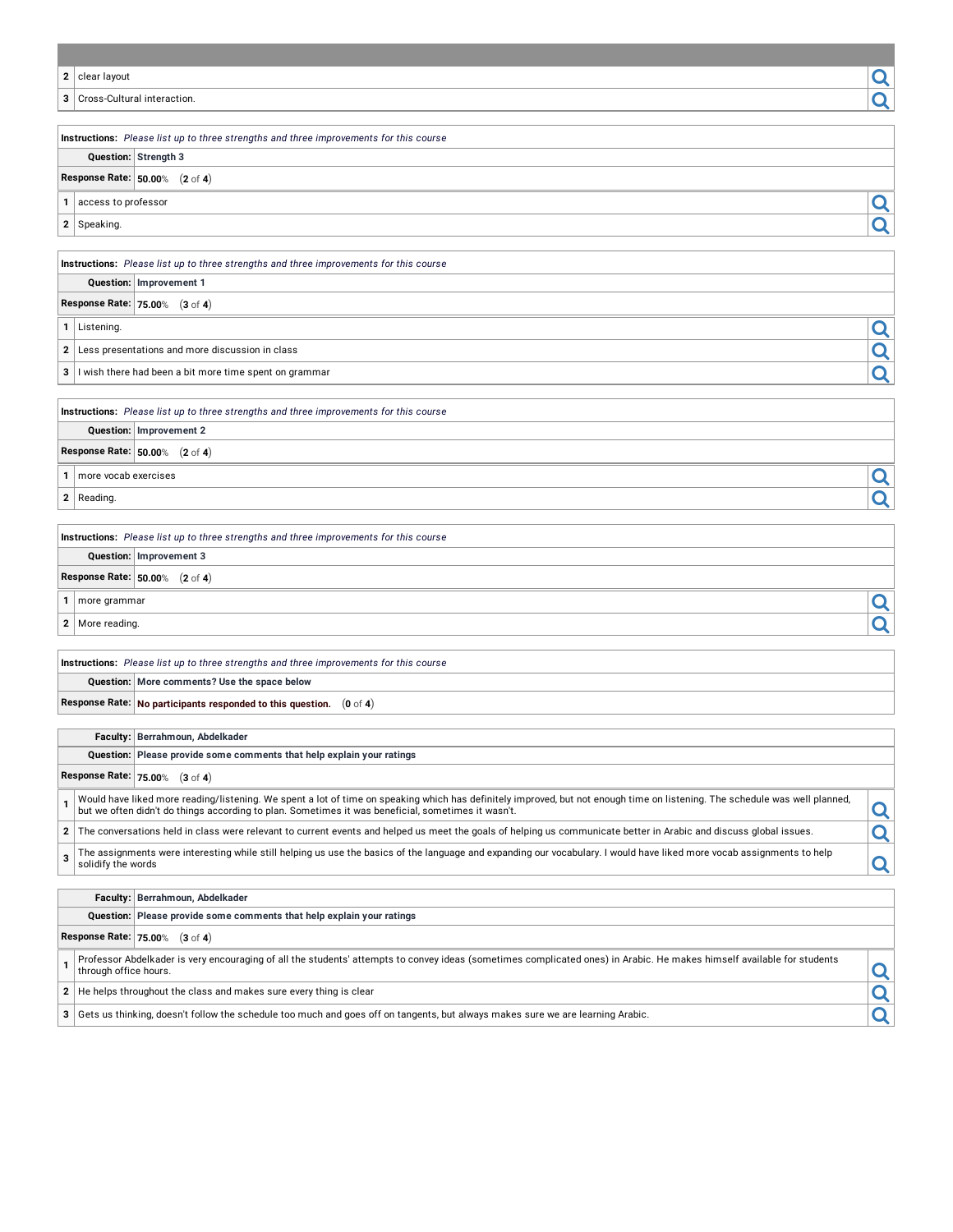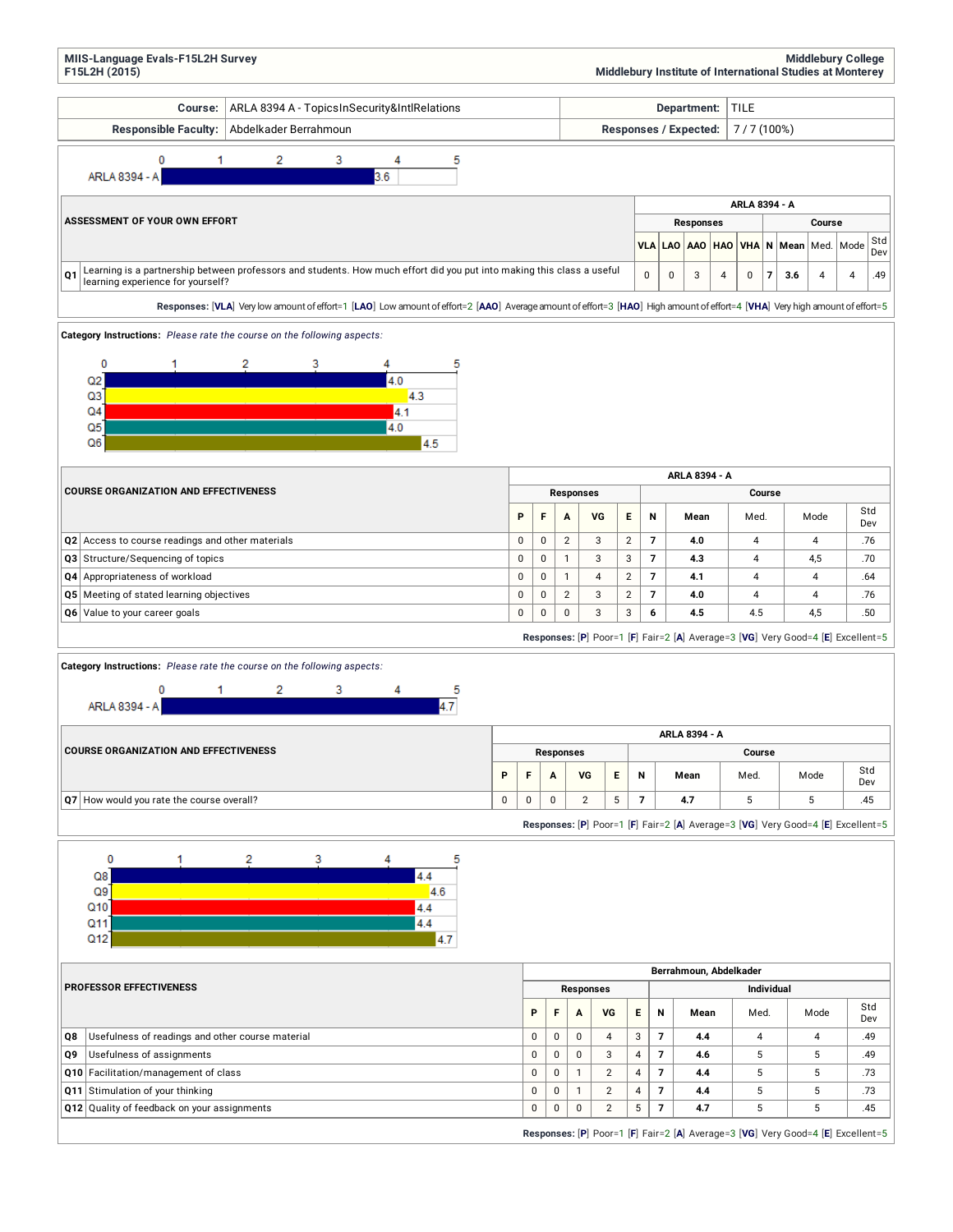| 0<br>2<br>3<br>5<br>1<br>4.6                                                                                                                                                                                                |   |   |   |                  |   |   |                        |            |                                                                                 |            |  |  |  |
|-----------------------------------------------------------------------------------------------------------------------------------------------------------------------------------------------------------------------------|---|---|---|------------------|---|---|------------------------|------------|---------------------------------------------------------------------------------|------------|--|--|--|
| Berrahmoun, Abdelkader                                                                                                                                                                                                      |   |   |   |                  |   |   |                        |            |                                                                                 |            |  |  |  |
|                                                                                                                                                                                                                             |   |   |   |                  |   |   |                        |            |                                                                                 |            |  |  |  |
| <b>PROFESSOR EFFECTIVENESS</b>                                                                                                                                                                                              |   |   |   |                  |   |   | Berrahmoun, Abdelkader |            |                                                                                 |            |  |  |  |
|                                                                                                                                                                                                                             |   |   |   | <b>Responses</b> |   |   |                        | Individual |                                                                                 | Std        |  |  |  |
|                                                                                                                                                                                                                             | P | F | A | VG               | Е | N | Mean                   | Med.       | Mode                                                                            | Dev<br>.49 |  |  |  |
| $\overline{7}$<br>5<br>5<br>Q13 How would you rate the professor's effectiveness overall?<br>0<br>0<br>0<br>3<br>4<br>4.6                                                                                                   |   |   |   |                  |   |   |                        |            |                                                                                 |            |  |  |  |
|                                                                                                                                                                                                                             |   |   |   |                  |   |   |                        |            | Responses: [P] Poor=1 [F] Fair=2 [A] Average=3 [VG] Very Good=4 [E] Excellent=5 |            |  |  |  |
|                                                                                                                                                                                                                             |   |   |   |                  |   |   |                        |            |                                                                                 |            |  |  |  |
|                                                                                                                                                                                                                             |   |   |   |                  |   |   |                        |            |                                                                                 |            |  |  |  |
|                                                                                                                                                                                                                             |   |   |   |                  |   |   |                        |            |                                                                                 |            |  |  |  |
| Question: Please provide some comments that help explain your rating                                                                                                                                                        |   |   |   |                  |   |   |                        |            |                                                                                 |            |  |  |  |
| Response Rate: 42.86% (3 of 7)                                                                                                                                                                                              |   |   |   |                  |   |   |                        |            |                                                                                 |            |  |  |  |
| My effort was inconsistant throughout the semester.<br>1                                                                                                                                                                    |   |   |   |                  |   |   |                        |            |                                                                                 | Q          |  |  |  |
| $\mathbf{2}$<br>I put a lot of effort into this class. I looked over the vocabulary and tried to include it in the papers that I wrote.                                                                                     |   |   |   |                  |   |   |                        |            |                                                                                 | Q          |  |  |  |
| l completed all the assignments. I participated in class and came to class with high spirits most days. I made flash cards for every vocabulary set. I was careful to meet<br>3<br>deadlines and follow instruction.        |   |   |   |                  |   |   |                        |            |                                                                                 | Q          |  |  |  |
|                                                                                                                                                                                                                             |   |   |   |                  |   |   |                        |            |                                                                                 |            |  |  |  |
| Instructions: Please rate the course on the following aspects:                                                                                                                                                              |   |   |   |                  |   |   |                        |            |                                                                                 |            |  |  |  |
| Question: Please provide some comments that help explain your ratings                                                                                                                                                       |   |   |   |                  |   |   |                        |            |                                                                                 |            |  |  |  |
| Response Rate: 28.57% (2 of 7)                                                                                                                                                                                              |   |   |   |                  |   |   |                        |            |                                                                                 |            |  |  |  |
| We sort of did not have time for grammar this semester and sometimes it was hard to access online clips etc. However the organization, as always, was impressive.<br>1                                                      |   |   |   |                  |   |   |                        |            |                                                                                 | Q          |  |  |  |
| The professor organized the course effectively and went through the topics in a way that made sense.<br>2                                                                                                                   |   |   |   |                  |   |   |                        |            |                                                                                 | Q          |  |  |  |
| Instructions: Please rate the course on the following aspects:                                                                                                                                                              |   |   |   |                  |   |   |                        |            |                                                                                 |            |  |  |  |
| Question: Please provide some comments that help explain your ratings                                                                                                                                                       |   |   |   |                  |   |   |                        |            |                                                                                 |            |  |  |  |
| Response Rate: 42.86% (3 of 7)                                                                                                                                                                                              |   |   |   |                  |   |   |                        |            |                                                                                 |            |  |  |  |
| see above.<br>1                                                                                                                                                                                                             |   |   |   |                  |   |   |                        |            |                                                                                 | Q          |  |  |  |
| $\mathbf{2}$<br>In the middle of the semester, our class asked to change the course's structure. Abdelkader was very receptive and accommodating, and I really appreciated that.                                            |   |   |   |                  |   |   |                        |            |                                                                                 | Q          |  |  |  |
| Arabic classes always give me an opportunity to use a different part of my brain and interact with students that I might not otherwise get to meet. The professor did a great job<br>3<br>facilitating these conversations. |   |   |   |                  |   |   |                        |            |                                                                                 | Q          |  |  |  |
| Question: In what ways has this course contributed to your ability to communicate effectively in your target language?                                                                                                      |   |   |   |                  |   |   |                        |            |                                                                                 |            |  |  |  |
| Response Rate: $\vert$ 71.43% (5 of 7)                                                                                                                                                                                      |   |   |   |                  |   |   |                        |            |                                                                                 |            |  |  |  |
| The course introduced new topics which I did not know effective vocabulary for. Now, I have expanded my vocabulary to new words and I feel like I can talk about more ideas.<br>1                                           |   |   |   |                  |   |   |                        |            |                                                                                 | Q          |  |  |  |
| It gave me a lot of speaking and writing practice. I wish I could have gotten more feedback on the writing.<br>2                                                                                                            |   |   |   |                  |   |   |                        |            |                                                                                 | Q          |  |  |  |
| I know more topics in Arabic that I am now able to discuss.<br>3                                                                                                                                                            |   |   |   |                  |   |   |                        |            |                                                                                 | Q          |  |  |  |
| I have slowly become a better writer and have started to use better vocabulary. My class participation is slowly improving as I become less anxious and shy.<br>4                                                           |   |   |   |                  |   |   |                        |            |                                                                                 | Q          |  |  |  |
| I can write far better in Arabic than I could have a semester ago.<br>5                                                                                                                                                     |   |   |   |                  |   |   |                        |            |                                                                                 | Q          |  |  |  |
|                                                                                                                                                                                                                             |   |   |   |                  |   |   |                        |            |                                                                                 |            |  |  |  |
| Question: How has this course contributed to your cross-cultural awareness?<br><b>Response Rate: 57.14% <math>(4 \text{ of } 7)</math></b>                                                                                  |   |   |   |                  |   |   |                        |            |                                                                                 |            |  |  |  |
|                                                                                                                                                                                                                             |   |   |   |                  |   |   |                        |            |                                                                                 |            |  |  |  |
| We studied target culture in class alongside language learning.<br>1<br>$\mathbf{2}$<br>We discuss topics from a variety of viewpoint. The instructor asks us questions about other coulters and welcomes new perspectives. |   |   |   |                  |   |   |                        |            |                                                                                 | Q          |  |  |  |
| Throughout this course, not only did we get to learn from the professor, but he also found a diverse group of guests to come into class that we could learn from. Each guest                                                |   |   |   |                  |   |   |                        |            |                                                                                 | Q          |  |  |  |
| 3<br>was a native Arab speaker, but he or she had different views on the topic.                                                                                                                                             |   |   |   |                  |   |   |                        |            |                                                                                 | <u>Q</u>   |  |  |  |
| Fantastically.<br>4                                                                                                                                                                                                         |   |   |   |                  |   |   |                        |            |                                                                                 | Q          |  |  |  |
| Question: What have you learned in this course and what has been most valuable to you?                                                                                                                                      |   |   |   |                  |   |   |                        |            |                                                                                 |            |  |  |  |
| Response Rate: 42.86% (3 of 7)                                                                                                                                                                                              |   |   |   |                  |   |   |                        |            |                                                                                 |            |  |  |  |
| This course has made me more comfortable about talking with political events, both in Arabic and English.<br>1                                                                                                              |   |   |   |                  |   |   |                        |            |                                                                                 |            |  |  |  |
| I feel I am better versed in the vocabulary and phrases associated with my career goals.<br>2                                                                                                                               |   |   |   |                  |   |   |                        |            |                                                                                 | Q          |  |  |  |
| 3 Better writing skills.                                                                                                                                                                                                    |   |   |   |                  |   |   |                        |            |                                                                                 |            |  |  |  |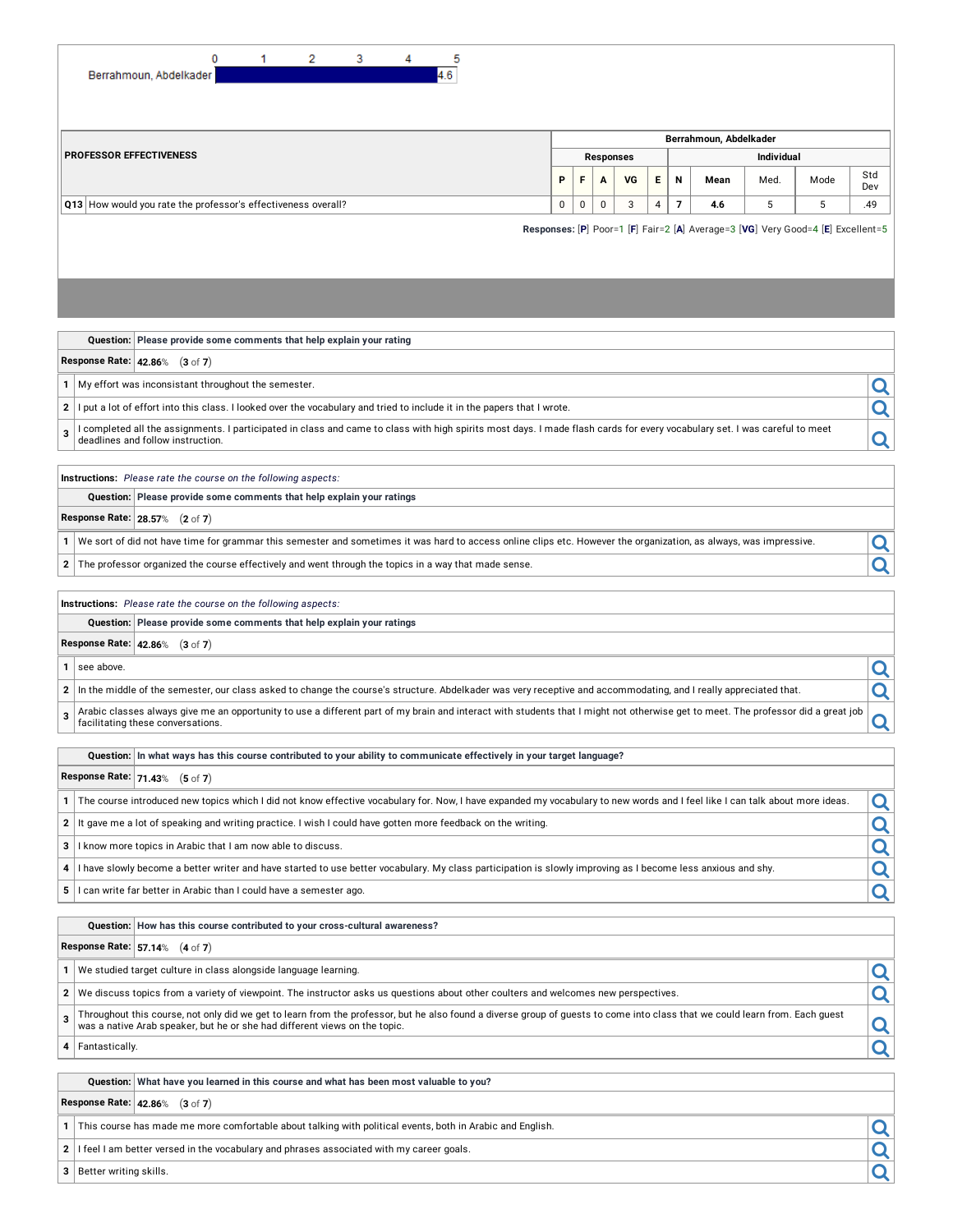| Instructions: Please list up to three strengths and three improvements for this course                                                                                                                                                                                                                                                                                                                |   |
|-------------------------------------------------------------------------------------------------------------------------------------------------------------------------------------------------------------------------------------------------------------------------------------------------------------------------------------------------------------------------------------------------------|---|
| Question: Strength 1                                                                                                                                                                                                                                                                                                                                                                                  |   |
| Response Rate: 42.86% (3 of 7)                                                                                                                                                                                                                                                                                                                                                                        |   |
| Well organized! At the beginning of the course, the professor would provide us with a list of relevant vocabulary and grammar for the unit. We practiced these skills throughout<br>$\mathbf{1}$<br>the unit                                                                                                                                                                                          | Q |
| $\mathbf{2}$<br>Organization.                                                                                                                                                                                                                                                                                                                                                                         | Q |
| Excellent discussion practice.<br>3                                                                                                                                                                                                                                                                                                                                                                   | Q |
| <b>Instructions:</b> Please list up to three strengths and three improvements for this course                                                                                                                                                                                                                                                                                                         |   |
| Question: Strength 2                                                                                                                                                                                                                                                                                                                                                                                  |   |
| Response Rate: 42.86% (3 of 7)                                                                                                                                                                                                                                                                                                                                                                        |   |
| Opportunities for us to practice all aspects of language learning: speaking, writing, listening, and grammar.<br>1                                                                                                                                                                                                                                                                                    | Q |
| Instructor is seriously a gift to MIIS.<br>2                                                                                                                                                                                                                                                                                                                                                          | Q |
| Good topics of focus.<br>3                                                                                                                                                                                                                                                                                                                                                                            | Q |
|                                                                                                                                                                                                                                                                                                                                                                                                       |   |
| Instructions: Please list up to three strengths and three improvements for this course                                                                                                                                                                                                                                                                                                                |   |
| Question: Strength 3                                                                                                                                                                                                                                                                                                                                                                                  |   |
| Response Rate: 28.57% (2 of 7)                                                                                                                                                                                                                                                                                                                                                                        |   |
| Instructor catered to student needs.<br>1                                                                                                                                                                                                                                                                                                                                                             | Q |
| $\mathbf{2}$<br>Diverse amount of articles, videos, and other media to help us learn the ideas.                                                                                                                                                                                                                                                                                                       | Q |
|                                                                                                                                                                                                                                                                                                                                                                                                       |   |
| Instructions: Please list up to three strengths and three improvements for this course                                                                                                                                                                                                                                                                                                                |   |
| Question: Improvement 1                                                                                                                                                                                                                                                                                                                                                                               |   |
| Response Rate: 42.86% (3 of 7)                                                                                                                                                                                                                                                                                                                                                                        |   |
| Time management: Making sure that the work load is fitting to the time allotted to complete it.<br>1                                                                                                                                                                                                                                                                                                  | Q |
| Since we used Skype interviews with experts in the field, I think it would be helpful if this class were in the morning (8 to 10 or 10 to 12) instead of the afternoon. At the<br>afternoon time, it is often too late to talk to guests who live in Arabic speaking countries. But, if we had the class in the morning, we would be able to talk with people in Algeria,<br>2<br>Egypt, Jordan, etc. | Q |
| 3<br>More access to vocabulary learned in class                                                                                                                                                                                                                                                                                                                                                       | Q |
|                                                                                                                                                                                                                                                                                                                                                                                                       |   |
| Instructions: Please list up to three strengths and three improvements for this course                                                                                                                                                                                                                                                                                                                |   |
| Question: Improvement 2                                                                                                                                                                                                                                                                                                                                                                               |   |
| Response Rate: 28.57% (2 of 7)                                                                                                                                                                                                                                                                                                                                                                        |   |
| The professor at the beginning of the semester had us write a paper every 2 weeks, but we told him that we would prefer it every 3 weeks. So, we talked to him, and he changed<br>1<br>it to every 3 weeks. This is an improvement!                                                                                                                                                                   | Q |
| Readings were incredibly difficult, but maybe that appropriate.<br>$\mathbf{2}$                                                                                                                                                                                                                                                                                                                       | Q |
| Instructions: Please list up to three strengths and three improvements for this course                                                                                                                                                                                                                                                                                                                |   |
| Question: Improvement 3                                                                                                                                                                                                                                                                                                                                                                               |   |
| Response Rate: 14.29% (1 of 7)                                                                                                                                                                                                                                                                                                                                                                        |   |
| 1<br>None                                                                                                                                                                                                                                                                                                                                                                                             | Q |
|                                                                                                                                                                                                                                                                                                                                                                                                       |   |
| <b>Instructions:</b> Please list up to three strengths and three improvements for this course                                                                                                                                                                                                                                                                                                         |   |
| Question: More comments? Use the space below                                                                                                                                                                                                                                                                                                                                                          |   |
| Response Rate: 28.57% (2 of 7)                                                                                                                                                                                                                                                                                                                                                                        |   |
| When I finished my immersion program at Mills College, the teachers had one on one meetings with each student and discussed their strengths and weakness in English. I<br>$\mathbf{1}$<br>think this would be a great addition to the course because it would give us direction as how to improve our skills.                                                                                         | Q |
| The professor worked very hard to design the syllabus for this class, and constantly asked for our feedback on it (for example, if we wanted to change topics). He did a great<br>$\overline{2}$<br>job teaching the class and I learned a lot of information and skills that I did not have before.                                                                                                  | Q |
| Faculty: Berrahmoun, Abdelkader                                                                                                                                                                                                                                                                                                                                                                       |   |
| Question: Please provide some comments that help explain your ratings                                                                                                                                                                                                                                                                                                                                 |   |
| Response Rate: 42.86% (3 of 7)                                                                                                                                                                                                                                                                                                                                                                        |   |
| The Professor did a great job organizing and managing the class. The topic of the class was "Security and International Relations" and, as one can imagine, as the semester<br>1<br>continued, the world changed, especially after the Paris attacks. He was able to adjust the syllabus in a great way so that it still stayed relevant.                                                             | Q |
| $\mathbf{2}$<br>Professor is super informed, organized, and insightful. He is enthusiastic and his courses are dynamic and well planned.                                                                                                                                                                                                                                                              |   |
| 3<br>Abdelkader is an excellent instructor and caters very well to student needs.                                                                                                                                                                                                                                                                                                                     |   |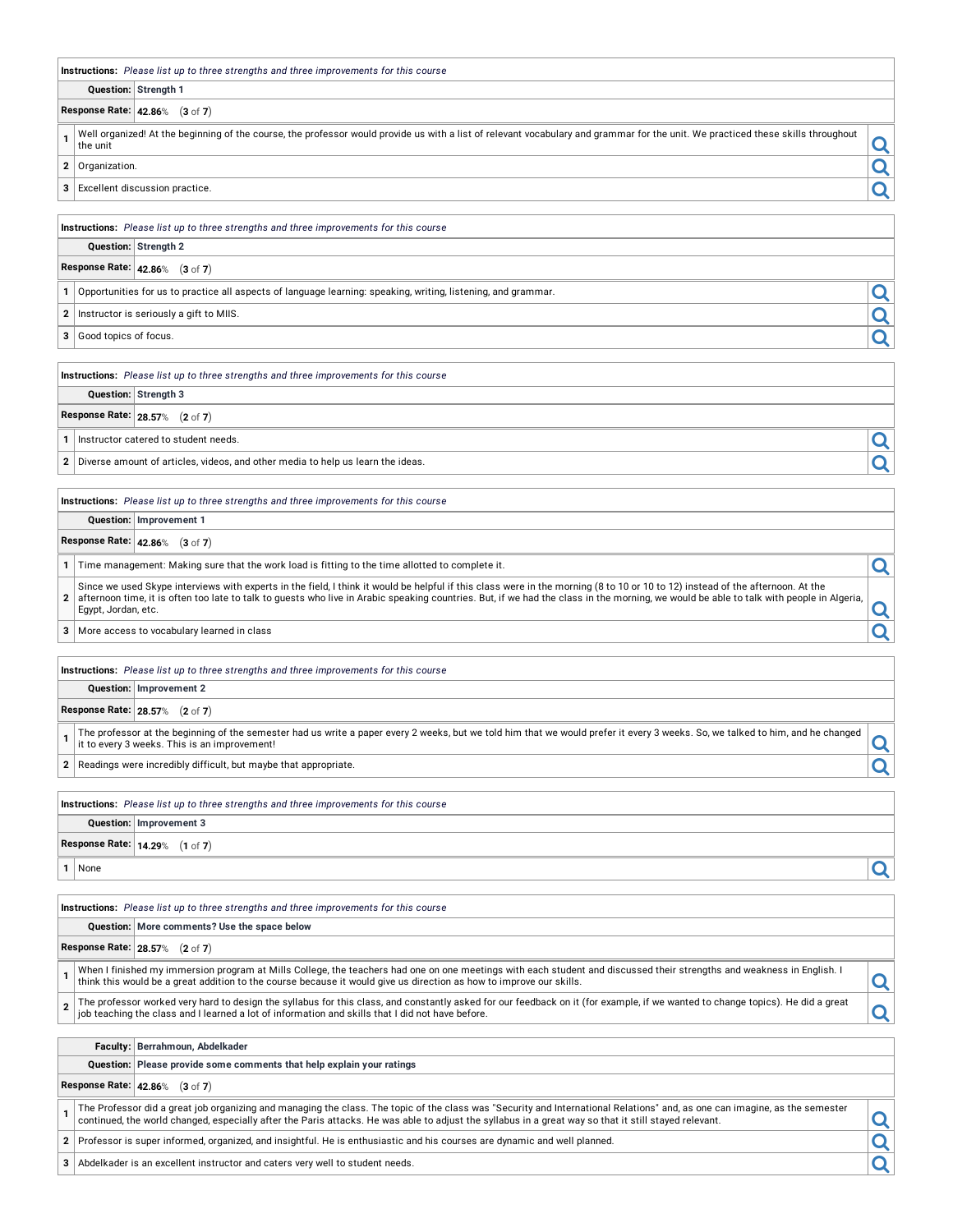## **Faculty: Berrahmoun, Abdelkader**

**Question: Please provide some comments that help explain your ratings**

# **Response Rate: 42.86**% (**3** of **7**)

**2** Other than my summer immersion course, his Arabic classes are the most helpful classes I've had.

**1** The professor did a great job of facilitating the class and challenging us, both on our language usage and on how we think.<br> **2** Other than my summer immersion course, his Arabic classes are the most helpful classes I' **<sup>3</sup>** In the middle of the semester, our class asked to change the course's structure. Abdelkader was very receptive and accommodating, and <sup>I</sup> really appreciated that.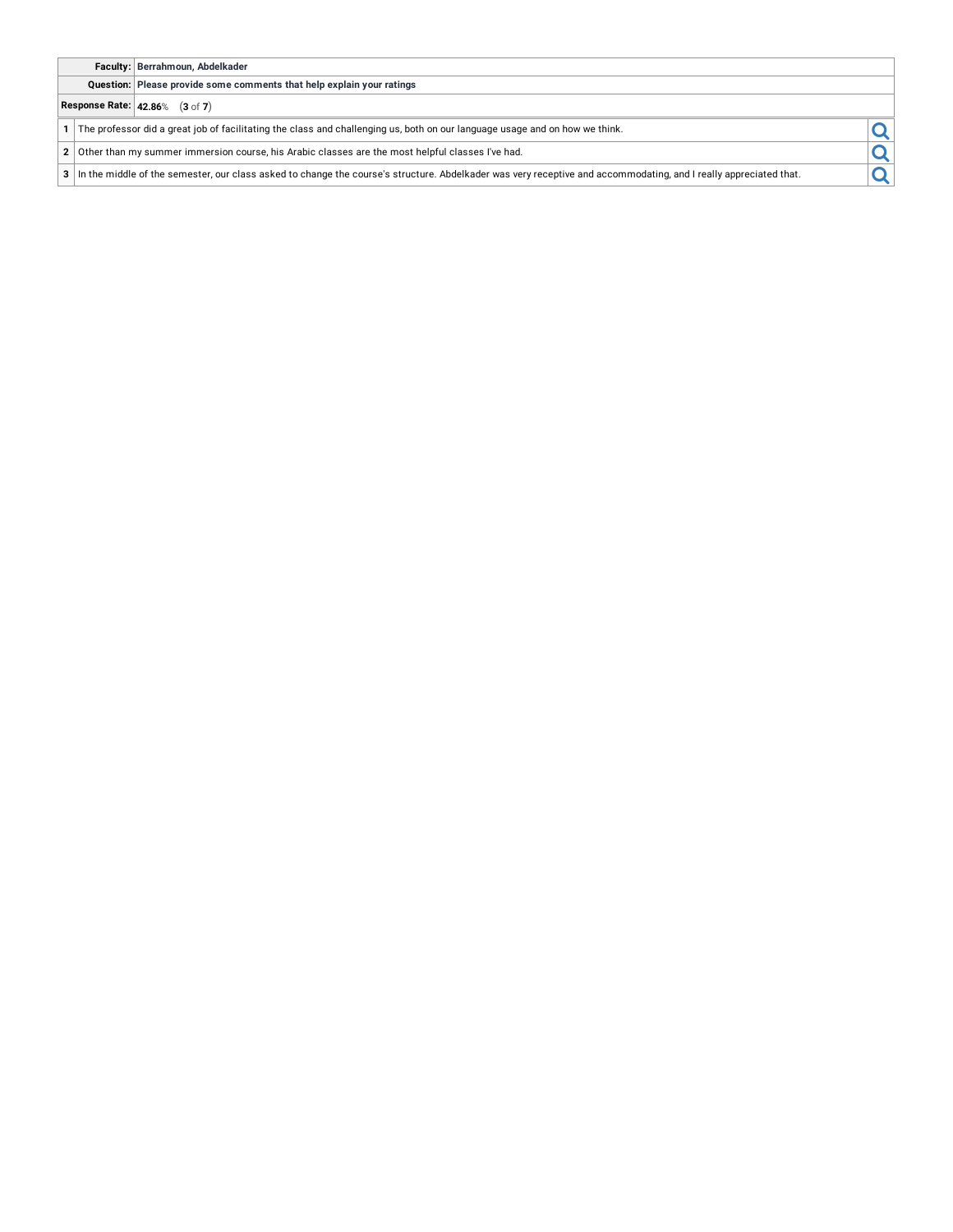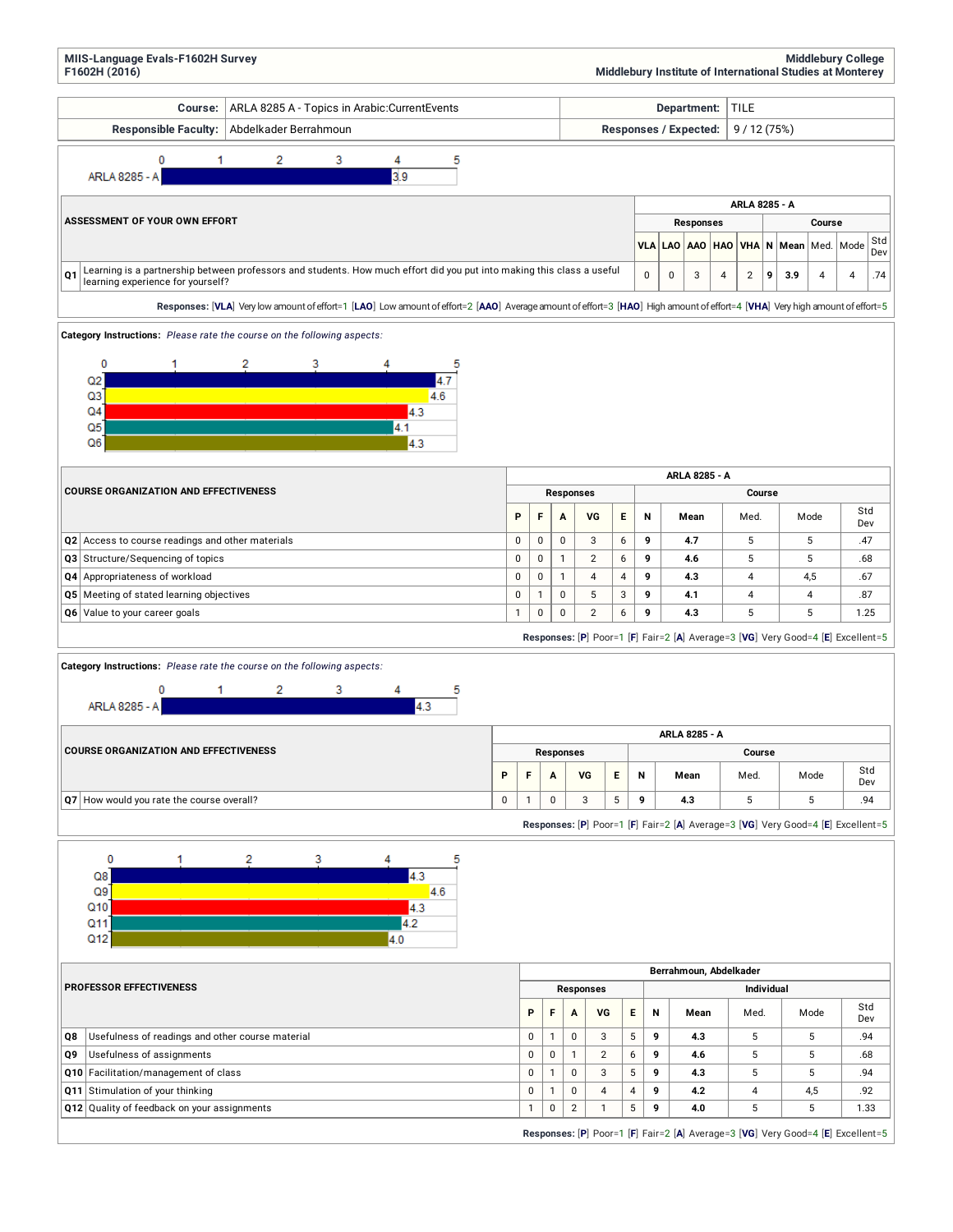| 2<br>0<br>3<br>1.<br>5<br>.6<br>Berrahmoun, Abdelkader                                                                                                                                                                                                                                                                                                                                                                                                                                                                                        |                                       |  |        |    |   |   |                        |      |                                                                                 |            |  |  |
|-----------------------------------------------------------------------------------------------------------------------------------------------------------------------------------------------------------------------------------------------------------------------------------------------------------------------------------------------------------------------------------------------------------------------------------------------------------------------------------------------------------------------------------------------|---------------------------------------|--|--------|----|---|---|------------------------|------|---------------------------------------------------------------------------------|------------|--|--|
|                                                                                                                                                                                                                                                                                                                                                                                                                                                                                                                                               |                                       |  |        |    |   |   | Berrahmoun, Abdelkader |      |                                                                                 |            |  |  |
| <b>PROFESSOR EFFECTIVENESS</b>                                                                                                                                                                                                                                                                                                                                                                                                                                                                                                                | <b>Individual</b><br><b>Responses</b> |  |        |    |   |   |                        |      |                                                                                 |            |  |  |
|                                                                                                                                                                                                                                                                                                                                                                                                                                                                                                                                               | P                                     |  | F<br>A | VG | Е | N | Mean                   | Med. | Mode                                                                            | Std<br>Dev |  |  |
| 9<br>Q13 How would you rate the professor's effectiveness overall?<br>0<br>0<br>$\mathbf{1}$<br>2<br>6<br>4.6<br>5<br>5<br>.68                                                                                                                                                                                                                                                                                                                                                                                                                |                                       |  |        |    |   |   |                        |      |                                                                                 |            |  |  |
|                                                                                                                                                                                                                                                                                                                                                                                                                                                                                                                                               |                                       |  |        |    |   |   |                        |      | Responses: [P] Poor=1 [F] Fair=2 [A] Average=3 [VG] Very Good=4 [E] Excellent=5 |            |  |  |
| Question: Please provide some comments that help explain your rating<br>Response Rate: $11.11\%$ (1 of 9)                                                                                                                                                                                                                                                                                                                                                                                                                                     |                                       |  |        |    |   |   |                        |      |                                                                                 |            |  |  |
| I talked to the teacher on several occasions and attempted to structure meetings we could both attend.<br>1                                                                                                                                                                                                                                                                                                                                                                                                                                   |                                       |  |        |    |   |   |                        |      |                                                                                 | Q          |  |  |
| Instructions: Please rate the course on the following aspects:                                                                                                                                                                                                                                                                                                                                                                                                                                                                                |                                       |  |        |    |   |   |                        |      |                                                                                 |            |  |  |
| Question: Please provide some comments that help explain your ratings                                                                                                                                                                                                                                                                                                                                                                                                                                                                         |                                       |  |        |    |   |   |                        |      |                                                                                 |            |  |  |
| Response Rate: 22.22% (2 of 9)                                                                                                                                                                                                                                                                                                                                                                                                                                                                                                                |                                       |  |        |    |   |   |                        |      |                                                                                 |            |  |  |
| Sometimes there was a bit too little time to finish assignments and prepare presentations for class.<br>1                                                                                                                                                                                                                                                                                                                                                                                                                                     |                                       |  |        |    |   |   |                        |      |                                                                                 | Q          |  |  |
| I don't feel like I had much development in the language. We basically had new words thrown at us every few weeks and had to figure out how they worked on our own.<br>2                                                                                                                                                                                                                                                                                                                                                                      |                                       |  |        |    |   |   |                        |      |                                                                                 |            |  |  |
| Instructions: Please rate the course on the following aspects:<br>Question: Please provide some comments that help explain your ratings<br>Response Rate: $11.11\%$ (1 of 9)<br>Other's seemed to enjoy it. I think it's pretty obvious in this survey who I am in the class. But like I said earlier I asked for restructuring of the class in a way to help me learn. I<br>just didn't feel motivated or safe enough to participate. The TAs were the most helpful part of the class. I was happy to see them regularly and ask for advice. |                                       |  |        |    |   |   |                        |      |                                                                                 | Q          |  |  |
| Question: In what ways has this course contributed to your ability to communicate effectively in your target language?                                                                                                                                                                                                                                                                                                                                                                                                                        |                                       |  |        |    |   |   |                        |      |                                                                                 |            |  |  |
| Response Rate: 55.56% (5 of 9)                                                                                                                                                                                                                                                                                                                                                                                                                                                                                                                |                                       |  |        |    |   |   |                        |      |                                                                                 |            |  |  |
| Yes! Especially since I was mostly looking at improving my speaking.                                                                                                                                                                                                                                                                                                                                                                                                                                                                          |                                       |  |        |    |   |   |                        |      |                                                                                 | Q          |  |  |
| It has helped me build confidence in using the language. The assignments encouraged further research on assigned topics which also helped increase my knowledge of the<br>$\overline{2}$<br>Arab world. The presentations and class discussions have greatly helped me to use new and old vocabulary extensively.                                                                                                                                                                                                                             |                                       |  |        |    |   |   |                        |      |                                                                                 | Ч          |  |  |
| 3<br>I learned a lot of vocabulary in a wide variety of topics.                                                                                                                                                                                                                                                                                                                                                                                                                                                                               |                                       |  |        |    |   |   |                        |      |                                                                                 | Q          |  |  |
| I know more words. Was never told how to use them<br>4                                                                                                                                                                                                                                                                                                                                                                                                                                                                                        |                                       |  |        |    |   |   |                        |      |                                                                                 | Q          |  |  |
| Classes were always in the target language on topics of relevance, but the Professor made sure the repeat everything multiple times, so everyone can follow. This was very<br>5<br>useful, because you are able to follow discussions on topics of interest, while not having to compromise on vocabulary.                                                                                                                                                                                                                                    |                                       |  |        |    |   |   |                        |      |                                                                                 | Q          |  |  |
| Question: How has this course contributed to your cross-cultural awareness?                                                                                                                                                                                                                                                                                                                                                                                                                                                                   |                                       |  |        |    |   |   |                        |      |                                                                                 |            |  |  |
| Response Rate: 44.44% (4 of 9)                                                                                                                                                                                                                                                                                                                                                                                                                                                                                                                |                                       |  |        |    |   |   |                        |      |                                                                                 |            |  |  |
| Yes - I liked how each person chose a country for each unit, since I don't have much knowledge of North Africa.<br>1                                                                                                                                                                                                                                                                                                                                                                                                                          |                                       |  |        |    |   |   |                        |      |                                                                                 | Q          |  |  |
| We focused on Middle East/Arab issues, which has increased my cultural literacy tenfold.<br>2                                                                                                                                                                                                                                                                                                                                                                                                                                                 |                                       |  |        |    |   |   |                        |      |                                                                                 | Q          |  |  |
| Since it brought different perspectives to class, it enabled me to explore certain ideas from other perspectives. I was also able to learn the history of the Arab world that led to<br>3<br>present circumstances.                                                                                                                                                                                                                                                                                                                           |                                       |  |        |    |   |   |                        |      |                                                                                 | Q          |  |  |
| Be nice to Arab world<br>4                                                                                                                                                                                                                                                                                                                                                                                                                                                                                                                    |                                       |  |        |    |   |   |                        |      |                                                                                 | Q          |  |  |
| Question: What have you learned in this course and what has been most valuable to you?                                                                                                                                                                                                                                                                                                                                                                                                                                                        |                                       |  |        |    |   |   |                        |      |                                                                                 |            |  |  |
| Response Rate: 44.44% (4 of 9)                                                                                                                                                                                                                                                                                                                                                                                                                                                                                                                |                                       |  |        |    |   |   |                        |      |                                                                                 |            |  |  |
| <b>Take French</b><br>1                                                                                                                                                                                                                                                                                                                                                                                                                                                                                                                       |                                       |  |        |    |   |   |                        |      |                                                                                 | Q          |  |  |
| I have learned the value of researching the unknown, how to identify the meaning of new vocabulary, increased my historical awareness of the Arab world as well as analyze the<br>$\overline{2}$<br>present most pressing issues of the Arab world. Along with that, it has enabled me to effectively converse in Arabic outside class.                                                                                                                                                                                                       |                                       |  |        |    |   |   |                        |      |                                                                                 | Q          |  |  |
| I gained confidence in talking and learned a lot of useful vocabulary.<br>3                                                                                                                                                                                                                                                                                                                                                                                                                                                                   |                                       |  |        |    |   |   |                        |      |                                                                                 | Q          |  |  |
| Great vocab!<br>4                                                                                                                                                                                                                                                                                                                                                                                                                                                                                                                             |                                       |  |        |    |   |   |                        |      |                                                                                 | Q          |  |  |

**Instructions:** *Please list up to three strengths and three improvements for this course*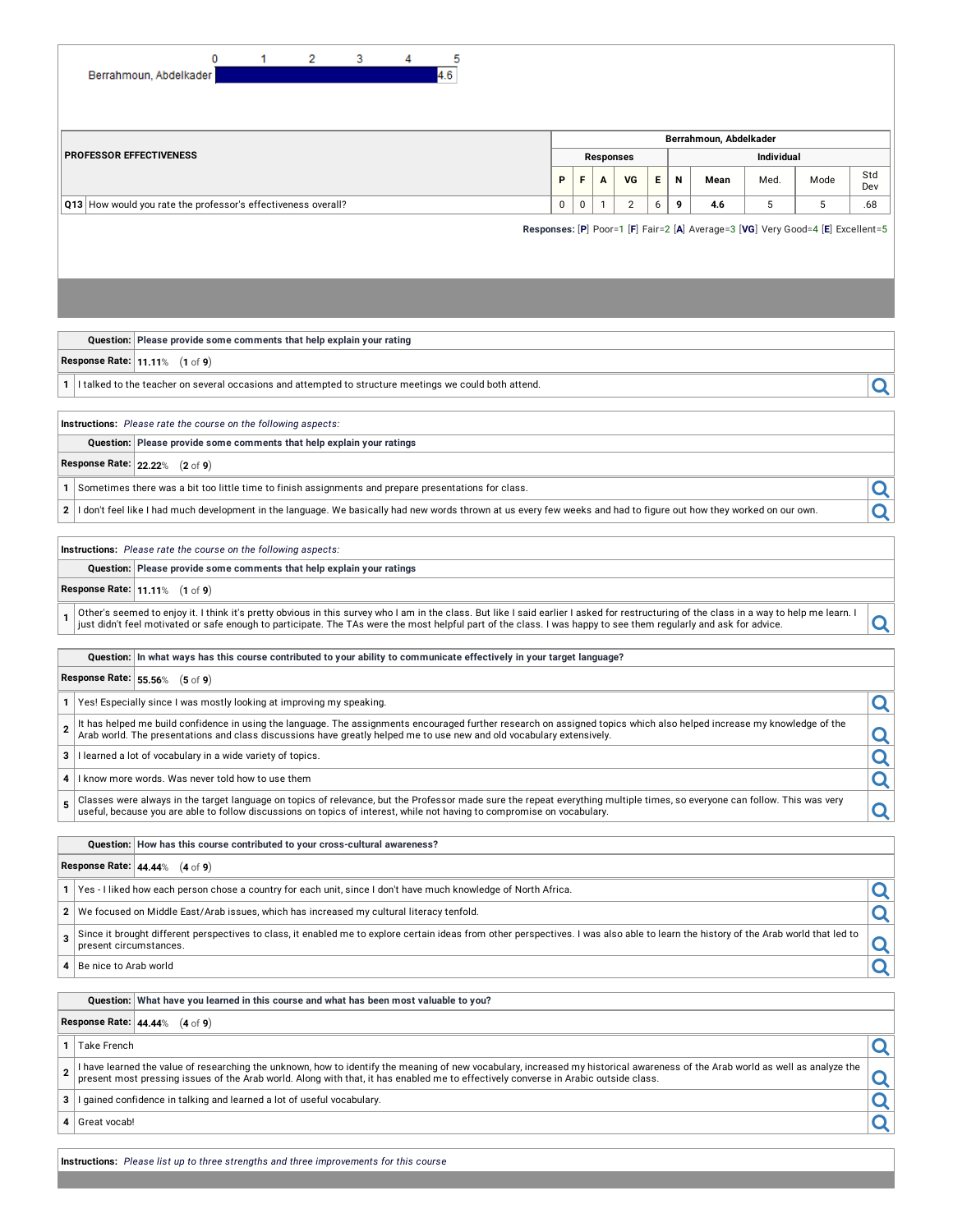| Question: Strength 1                                                                                                                                                                                                                                                  |   |
|-----------------------------------------------------------------------------------------------------------------------------------------------------------------------------------------------------------------------------------------------------------------------|---|
| Response Rate: $44.44\%$ (4 of 9)                                                                                                                                                                                                                                     |   |
| Very interesting topics covered.<br>1                                                                                                                                                                                                                                 | Q |
| The course material.<br>2                                                                                                                                                                                                                                             | Q |
| Stimulation of conversations in Arabic.<br>з                                                                                                                                                                                                                          | Q |
| Abdelkader is an excellent teacher. He is very patient and explains things very clearly.<br>4                                                                                                                                                                         | Q |
|                                                                                                                                                                                                                                                                       |   |
| Instructions: Please list up to three strengths and three improvements for this course<br>Question: Strength 2                                                                                                                                                        |   |
| Response Rate: 33.33% (3 of 9)                                                                                                                                                                                                                                        |   |
| The professor's engagement with students and discussions, both in and out of class.<br>1                                                                                                                                                                              |   |
| Great in improving presentation skills.<br>2                                                                                                                                                                                                                          | Q |
|                                                                                                                                                                                                                                                                       | Q |
| A list of vocabulary and exercises to complete was a good way to keep on track and organized on what we were learning.<br>3                                                                                                                                           |   |
| Instructions: Please list up to three strengths and three improvements for this course                                                                                                                                                                                |   |
| Question: Strength 3                                                                                                                                                                                                                                                  |   |
| Response Rate: 33.33% (3 of 9)                                                                                                                                                                                                                                        |   |
| Hiba, the TA, is also graet, especially her worksheets!<br>1                                                                                                                                                                                                          | Q |
| Hiba was an excellent TA. I am glad she worked with us this semester. Abdelkader made sure the TA was doing the work we needed to be, at an appropriate level for us.<br>2                                                                                            | Q |
| 3<br>Good balance of written and oral assignments.                                                                                                                                                                                                                    | Q |
|                                                                                                                                                                                                                                                                       |   |
| Instructions: Please list up to three strengths and three improvements for this course                                                                                                                                                                                |   |
| Question: Improvement 1                                                                                                                                                                                                                                               |   |
| Response Rate: $44.44\%$ (4 of 9)                                                                                                                                                                                                                                     |   |
| Smaller classes.<br>1                                                                                                                                                                                                                                                 | Q |
| 2   Maybe a reminder or two about some more advanced grammar rules.                                                                                                                                                                                                   | Q |
| Having presentations all the time cut into class time-having people do group discussions after having done background research/spotlight report on a specific country and<br>3<br>then one big presentation at the end of the semester would be a better use of time. | Q |
| Focus more on the way your students are writing and helping to correct misconceptions about the language instead of concerning yourself too much with the nuances of the<br>4<br>topic you assigned                                                                   | Q |
|                                                                                                                                                                                                                                                                       |   |
| Instructions: Please list up to three strengths and three improvements for this course                                                                                                                                                                                |   |
| Question: Improvement 2                                                                                                                                                                                                                                               |   |
| Response Rate: 11.11% (1 of 9)                                                                                                                                                                                                                                        |   |
| More discussions in class.<br>1                                                                                                                                                                                                                                       | Q |
| Instructions: Please list up to three strengths and three improvements for this course                                                                                                                                                                                |   |
| Question: Improvement 3                                                                                                                                                                                                                                               |   |
| Response Rate: No participants responded to this question. $(0 \text{ of } 9)$                                                                                                                                                                                        |   |
|                                                                                                                                                                                                                                                                       |   |
| <b>Instructions:</b> Please list up to three strengths and three improvements for this course<br>Question: More comments? Use the space below                                                                                                                         |   |
| Response Rate: 11.11% (1 of 9)                                                                                                                                                                                                                                        |   |
| Professor AbdulKader's classes were always well organized. He always made sure the class dynamics were great and created a great learning environment.<br>1                                                                                                           | Q |
|                                                                                                                                                                                                                                                                       |   |
| Faculty: Berrahmoun, Abdelkader                                                                                                                                                                                                                                       |   |
| Question: Please provide some comments that help explain your ratings                                                                                                                                                                                                 |   |
| Response Rate: 44.44% (4 of 9)                                                                                                                                                                                                                                        |   |
| We are always encouraged to make use of office hours to discuss the feedback on our assignments. Class discussions are facilitated in a way that encourage student<br>1<br>participation.                                                                             | Q |
| I tried to get feedback and come to an understanding between myself and the teacher about how I wanted to learn but I never saw change that fit my needs<br>2                                                                                                         | Q |
| I really liked the structuring of the classes, we covered main topics of relevance in a timely manner.<br>з                                                                                                                                                           | Q |
| His approach/chapters that he's written are great!! I really like his approach. He also leads the class and class discussions really well. We talk about interesting things without<br>4<br>feeling like we're ever going off-topic.                                  | Q |
| Faculty: Berrahmoun, Abdelkader                                                                                                                                                                                                                                       |   |

**Question: Please provide some comments that help explain your ratings**

<u> 1989 - Johann Barbara, martxa amerikan da</u>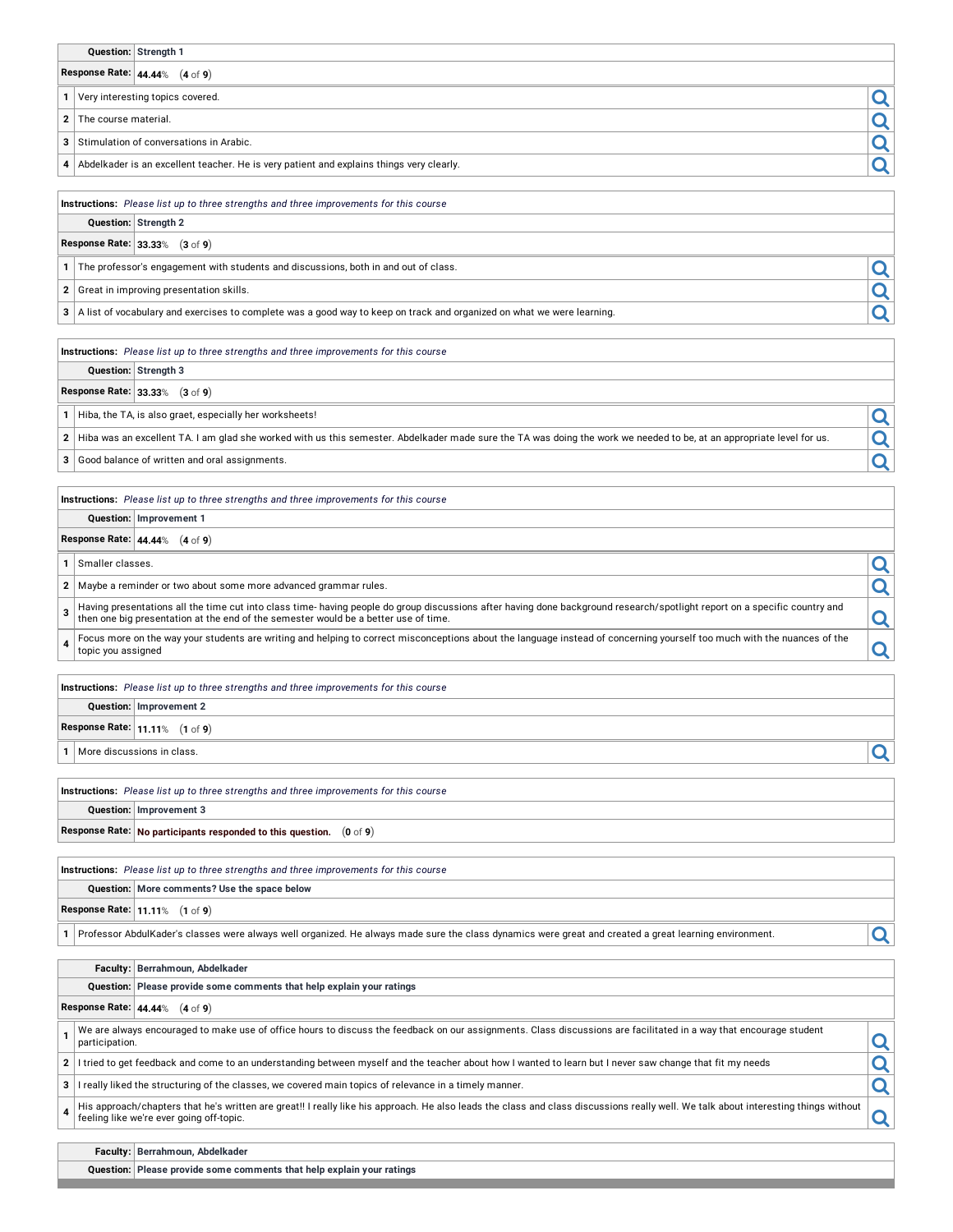1 | He was well informed and had open discussions with class that could have been insightful but no one could really participate because we didn't have the language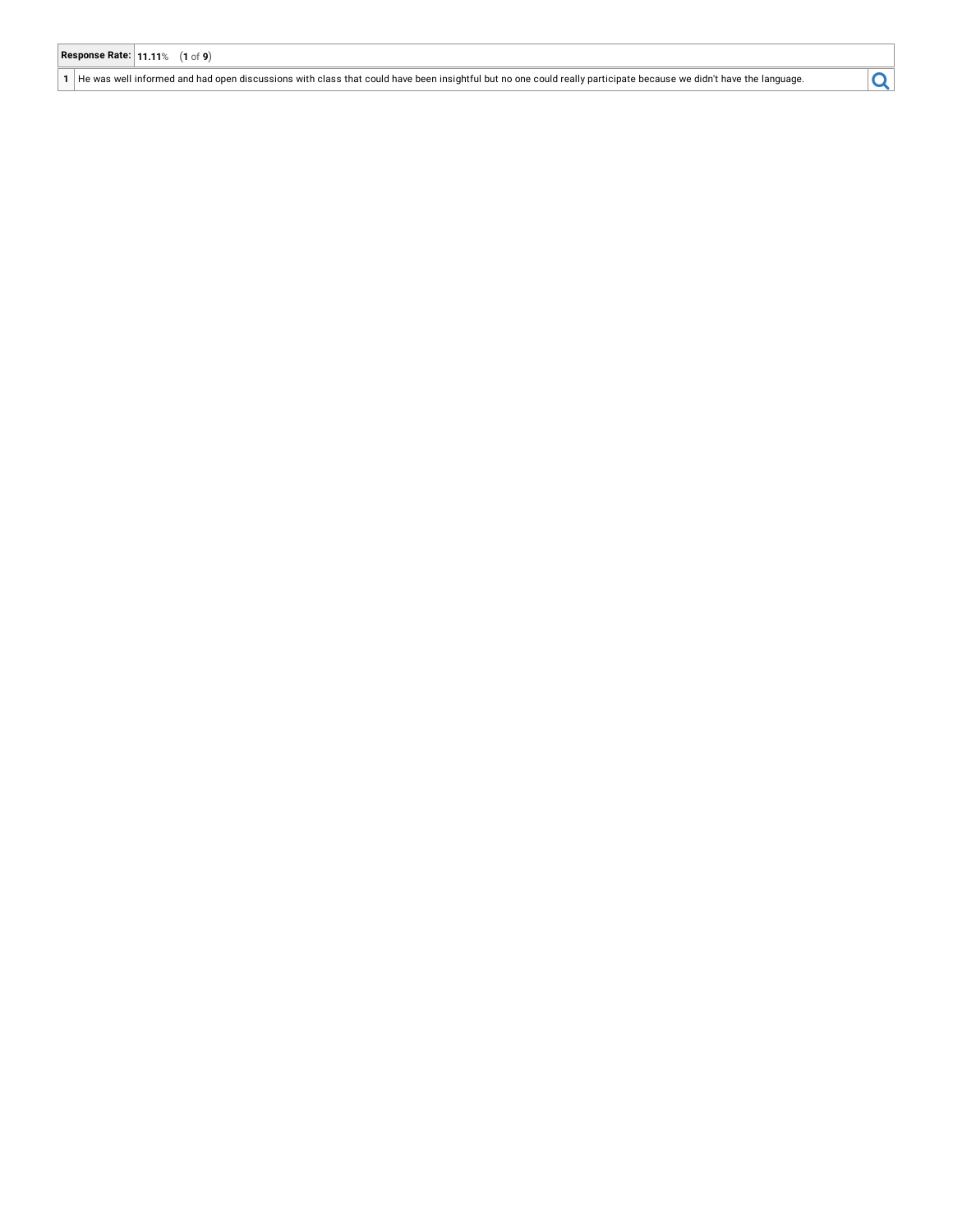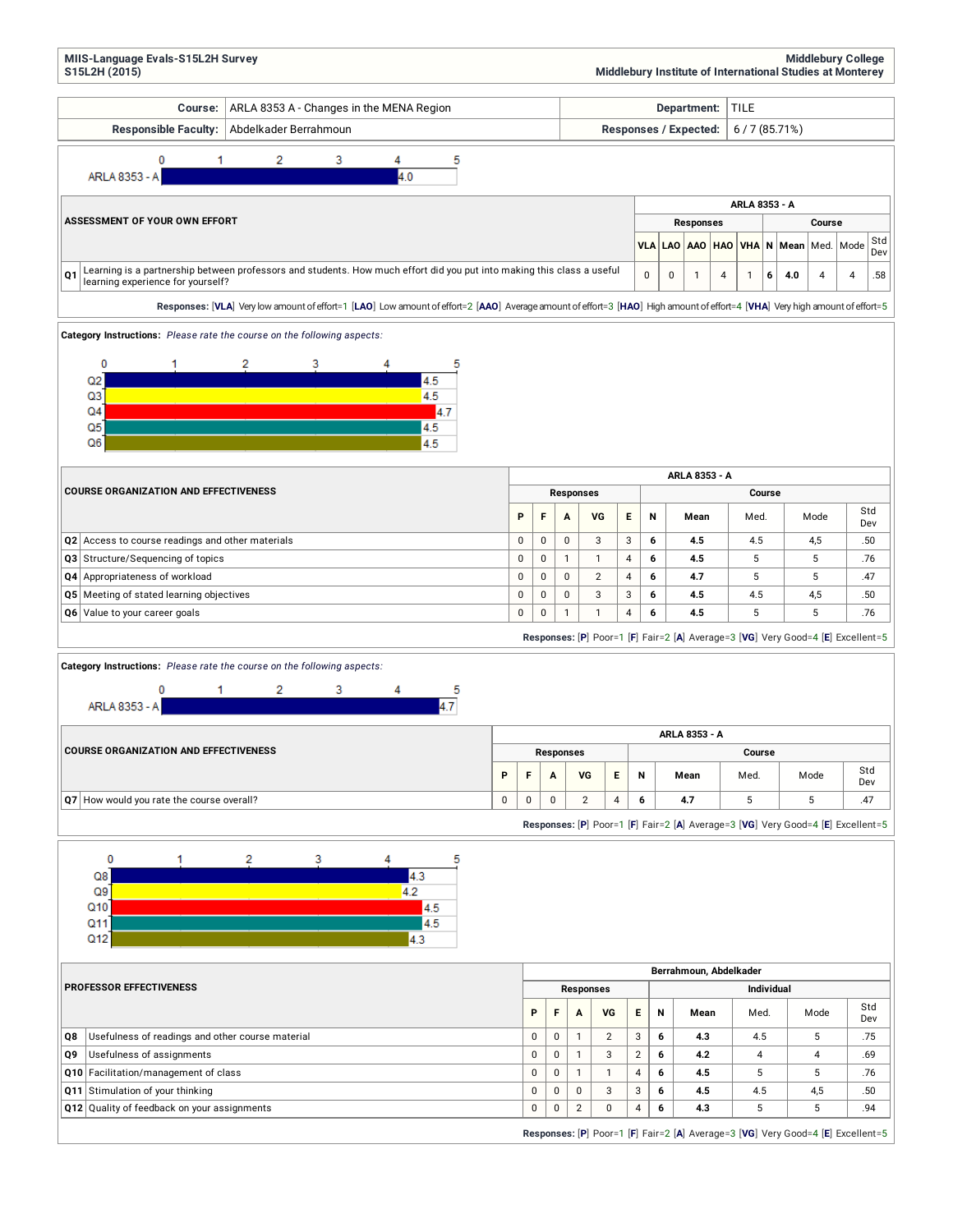| 2<br>0<br>1<br>3<br>4.5<br>Berrahmoun, Abdelkader                                                                                                                                                                                                                                                                      |   |                                       |           |                |  |   |   |                        |      |                                                                                 |            |  |  |  |
|------------------------------------------------------------------------------------------------------------------------------------------------------------------------------------------------------------------------------------------------------------------------------------------------------------------------|---|---------------------------------------|-----------|----------------|--|---|---|------------------------|------|---------------------------------------------------------------------------------|------------|--|--|--|
|                                                                                                                                                                                                                                                                                                                        |   |                                       |           |                |  |   |   | Berrahmoun, Abdelkader |      |                                                                                 |            |  |  |  |
| <b>PROFESSOR EFFECTIVENESS</b>                                                                                                                                                                                                                                                                                         |   | <b>Individual</b><br><b>Responses</b> |           |                |  |   |   |                        |      |                                                                                 |            |  |  |  |
|                                                                                                                                                                                                                                                                                                                        | P |                                       | F         | VG<br>А        |  | Е | N | Mean                   | Med. | Mode                                                                            | Std<br>Dev |  |  |  |
| Q13 How would you rate the professor's effectiveness overall?                                                                                                                                                                                                                                                          | 0 |                                       | $\pmb{0}$ | $\pmb{0}$<br>3 |  | 3 | 6 | 4.5                    | 4.5  | 4,5                                                                             | .50        |  |  |  |
|                                                                                                                                                                                                                                                                                                                        |   |                                       |           |                |  |   |   |                        |      | Responses: [P] Poor=1 [F] Fair=2 [A] Average=3 [VG] Very Good=4 [E] Excellent=5 |            |  |  |  |
| Question: Please provide some comments that help explain your rating<br>Response Rate: 33.33% (2 of 6)<br>I put a lot of effort into this class because I really want to improve my Arabic speaking. As well as the homework, I would listen to Arabic radio, watch the news in Arabic, and                            |   |                                       |           |                |  |   |   |                        |      |                                                                                 |            |  |  |  |
| 1<br>talk with native speakers living in Monterey.                                                                                                                                                                                                                                                                     |   |                                       |           |                |  |   |   |                        |      |                                                                                 | Q          |  |  |  |
| I completed most assignments on time and any late or missed work was unintentional (due to misunderstanding), made flashcards of vocabulary, spoke the language outside<br>of the class setting and connected the material to my interests.                                                                            |   |                                       |           |                |  |   |   |                        |      |                                                                                 | Q          |  |  |  |
| Instructions: Please rate the course on the following aspects:                                                                                                                                                                                                                                                         |   |                                       |           |                |  |   |   |                        |      |                                                                                 |            |  |  |  |
| Question: Please provide some comments that help explain your ratings                                                                                                                                                                                                                                                  |   |                                       |           |                |  |   |   |                        |      |                                                                                 |            |  |  |  |
| Response Rate: 33.33% (2 of 6)                                                                                                                                                                                                                                                                                         |   |                                       |           |                |  |   |   |                        |      |                                                                                 |            |  |  |  |
| Material was well paced and useful. Topics and expectations were clear. I feel that I have a better understanding of the language and the region.                                                                                                                                                                      |   |                                       |           |                |  |   |   |                        |      |                                                                                 | Q          |  |  |  |
| Each unit, we talked about a different geographic region of the Middle East and North Africa and how that region is changing in terms of society, economy, politics, and the<br>$\overline{2}$<br>environment. We did not have time to talk about Iraq, but that is more the calendar's fault, and not the professors. |   |                                       |           |                |  |   |   |                        |      |                                                                                 | Q          |  |  |  |
| Instructions: Please rate the course on the following aspects:                                                                                                                                                                                                                                                         |   |                                       |           |                |  |   |   |                        |      |                                                                                 |            |  |  |  |
| Question: Please provide some comments that help explain your ratings                                                                                                                                                                                                                                                  |   |                                       |           |                |  |   |   |                        |      |                                                                                 |            |  |  |  |
| Response Rate: 33.33% (2 of 6)                                                                                                                                                                                                                                                                                         |   |                                       |           |                |  |   |   |                        |      |                                                                                 |            |  |  |  |
| The course focused on a topic that I'm highly interested in and at the same time helped me improve my Arabic writing and reading skills.                                                                                                                                                                               |   |                                       |           |                |  |   |   |                        |      |                                                                                 | Q          |  |  |  |
| The course had very specific regional foci and helpful vocabulary, reading, listening, and grammar to accompany each regional focus. Assignments were helpful and applied                                                                                                                                              |   |                                       |           |                |  |   |   |                        |      |                                                                                 |            |  |  |  |
| $\overline{2}$<br>different language strengths                                                                                                                                                                                                                                                                         |   |                                       |           |                |  |   |   |                        |      |                                                                                 | Q          |  |  |  |
| Question:  In what ways has this course contributed to your ability to communicate effectively in your target language?                                                                                                                                                                                                |   |                                       |           |                |  |   |   |                        |      |                                                                                 |            |  |  |  |
| Response Rate: 66.67% (4 of 6)                                                                                                                                                                                                                                                                                         |   |                                       |           |                |  |   |   |                        |      |                                                                                 |            |  |  |  |
|                                                                                                                                                                                                                                                                                                                        |   |                                       |           |                |  |   |   |                        |      |                                                                                 |            |  |  |  |
| This course has contributed tremendously in helping me communicate in my target language.                                                                                                                                                                                                                              |   |                                       |           |                |  |   |   |                        |      |                                                                                 | <u>Q</u>   |  |  |  |
| It helped me feel more comfortable speaking a foreign language.<br>2                                                                                                                                                                                                                                                   |   |                                       |           |                |  |   |   |                        |      |                                                                                 | Q          |  |  |  |
| I feel that my reading and listening skills have improved a lot. I am becoming more confident with speaking because the class environment is secure and comforting.<br>3                                                                                                                                               |   |                                       |           |                |  |   |   |                        |      |                                                                                 | Q          |  |  |  |
| I can now write (short) papers in Arabic. That is cool.<br>4                                                                                                                                                                                                                                                           |   |                                       |           |                |  |   |   |                        |      |                                                                                 | Q          |  |  |  |
| Question: How has this course contributed to your cross-cultural awareness?                                                                                                                                                                                                                                            |   |                                       |           |                |  |   |   |                        |      |                                                                                 |            |  |  |  |
| Response Rate: 66.67% (4 of 6)                                                                                                                                                                                                                                                                                         |   |                                       |           |                |  |   |   |                        |      |                                                                                 |            |  |  |  |
| Yes. I now feel I have a basic understanding of the MENA region and unique insights from classmates and instructor.                                                                                                                                                                                                    |   |                                       |           |                |  |   |   |                        |      |                                                                                 | Q          |  |  |  |
| $\mathbf{2}$<br>It was fascinating to learn Arab history in Arabic.                                                                                                                                                                                                                                                    |   |                                       |           |                |  |   |   |                        |      |                                                                                 |            |  |  |  |
| 3<br>I researched countries I might have otherwise ignored.                                                                                                                                                                                                                                                            |   |                                       |           |                |  |   |   |                        |      |                                                                                 | Q          |  |  |  |
|                                                                                                                                                                                                                                                                                                                        |   |                                       |           |                |  |   |   |                        |      |                                                                                 | Q          |  |  |  |
| Having lived in the Middle East, I had a pretty broad cross-cultural awareness, so I can't say this course really helped me that much, but if I had not lived in the Middle East, I<br>4<br>would have probably learned a lot about the culture that I didn't know.                                                    |   |                                       |           |                |  |   |   |                        |      |                                                                                 | Q          |  |  |  |
| Question: What have you learned in this course and what has been most valuable to you?                                                                                                                                                                                                                                 |   |                                       |           |                |  |   |   |                        |      |                                                                                 |            |  |  |  |
| Response Rate: 66.67% (4 of 6)                                                                                                                                                                                                                                                                                         |   |                                       |           |                |  |   |   |                        |      |                                                                                 |            |  |  |  |
| Writing skills.<br>1                                                                                                                                                                                                                                                                                                   |   |                                       |           |                |  |   |   |                        |      |                                                                                 | Q          |  |  |  |
| The regional information has been wonderful. The vocabulary is very useful. My favorite aspect of the class was the discussion although I should have participated more.<br>$\mathbf{2}$                                                                                                                               |   |                                       |           |                |  |   |   |                        |      |                                                                                 | Q          |  |  |  |
| The grammar units were the most valuable to me because I learned information that I did not know before. It was also valuable to be able to practice my speaking in an<br>3<br>environment where somebody can correct me if I am wrong.                                                                                |   |                                       |           |                |  |   |   |                        |      |                                                                                 | Q          |  |  |  |
| Historical awareness of the MENA region.<br>4                                                                                                                                                                                                                                                                          |   |                                       |           |                |  |   |   |                        |      |                                                                                 | Q          |  |  |  |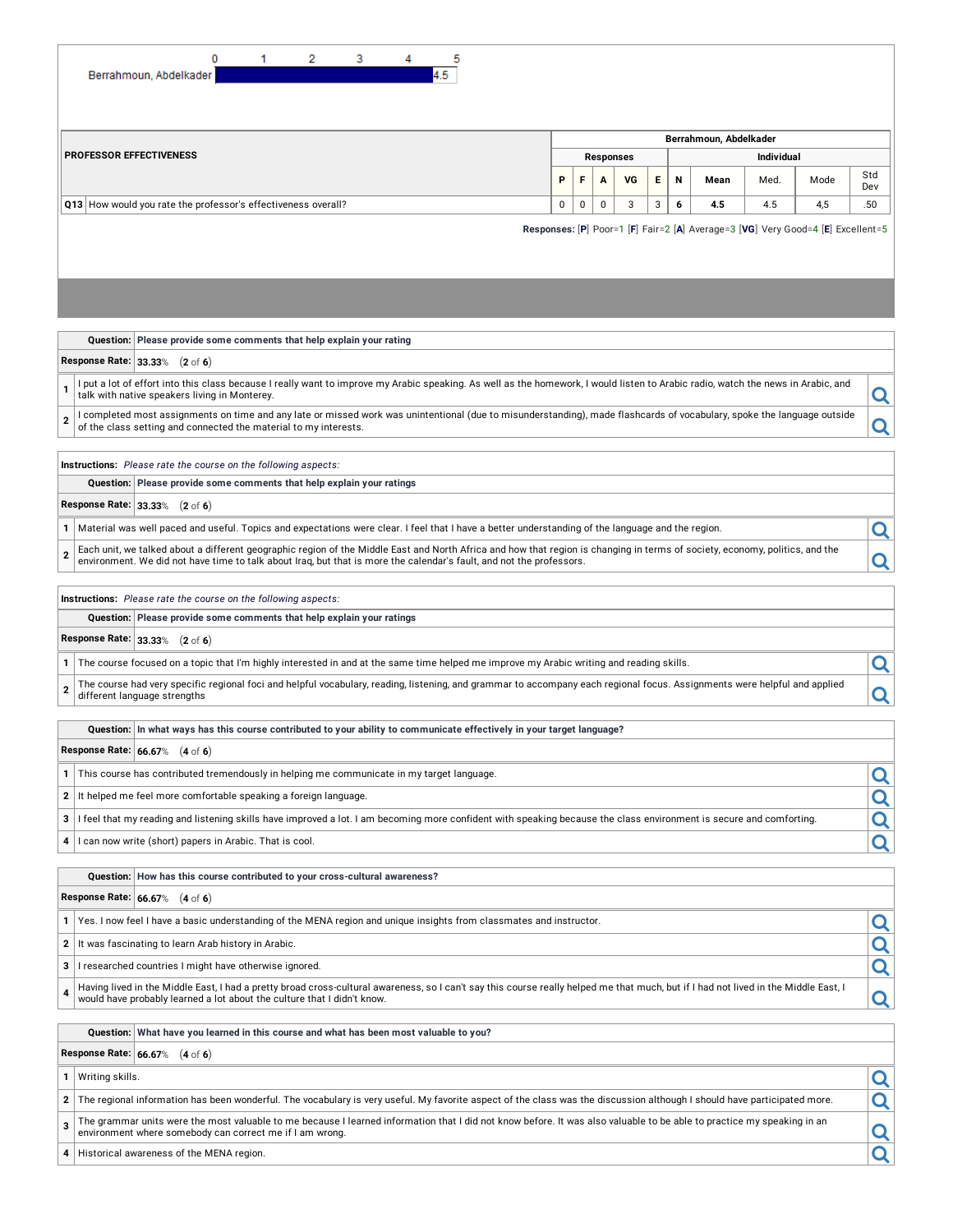|                                          | Instructions: Please list up to three strengths and three improvements for this course                                                                                                                                                                                              |                                 |
|------------------------------------------|-------------------------------------------------------------------------------------------------------------------------------------------------------------------------------------------------------------------------------------------------------------------------------------|---------------------------------|
|                                          | Question: Strength 1                                                                                                                                                                                                                                                                |                                 |
|                                          | Response Rate: 50.00% (3 of 6)                                                                                                                                                                                                                                                      |                                 |
| Vocabulary                               |                                                                                                                                                                                                                                                                                     |                                 |
| 1                                        |                                                                                                                                                                                                                                                                                     | Q                               |
| $\overline{2}$                           | Very well organized. Every class, I knew what homework I had to do and what the topic would be like in class.                                                                                                                                                                       | $\overline{\mathbf{Q}}$         |
| 3<br>Organization                        |                                                                                                                                                                                                                                                                                     | Q                               |
|                                          | Instructions: Please list up to three strengths and three improvements for this course                                                                                                                                                                                              |                                 |
|                                          | Question: Strength 2                                                                                                                                                                                                                                                                |                                 |
|                                          | Response Rate: 50.00% (3 of 6)                                                                                                                                                                                                                                                      |                                 |
| 1                                        | welcoming and calm environment                                                                                                                                                                                                                                                      | Q                               |
| $\mathbf{2}$                             | The idea of learning vocabulary and grammar within the context of the unit, then applying that knowledge to the papers at the end of the unit.                                                                                                                                      |                                 |
| 3 Reading                                |                                                                                                                                                                                                                                                                                     | $\frac{\mathsf{Q}}{\mathsf{Q}}$ |
|                                          |                                                                                                                                                                                                                                                                                     |                                 |
|                                          | Instructions: Please list up to three strengths and three improvements for this course                                                                                                                                                                                              |                                 |
|                                          | Question: Strength 3                                                                                                                                                                                                                                                                |                                 |
|                                          | Response Rate: 50.00% (3 of 6)                                                                                                                                                                                                                                                      |                                 |
| dedication of instructor<br>$\mathbf{1}$ |                                                                                                                                                                                                                                                                                     | Q                               |
| $\overline{2}$                           | Part of each unit involved for us speaking on Skype or in person with native speakers from the region we were studying. I really appreciated that because we were able to learn                                                                                                     |                                 |
|                                          | about an area from a different perspective.                                                                                                                                                                                                                                         | <u>Q</u>                        |
| 3<br>Grammar                             |                                                                                                                                                                                                                                                                                     | Q                               |
|                                          | Instructions: Please list up to three strengths and three improvements for this course                                                                                                                                                                                              |                                 |
|                                          | Question: Improvement 1                                                                                                                                                                                                                                                             |                                 |
|                                          | Response Rate: 50.00% (3 of 6)                                                                                                                                                                                                                                                      |                                 |
| 1                                        | maybe a grammar oriented homework assigment                                                                                                                                                                                                                                         |                                 |
|                                          |                                                                                                                                                                                                                                                                                     | Q                               |
| 2 Speaking                               |                                                                                                                                                                                                                                                                                     | Q                               |
| 3                                        | In terms of the vocabulary, I would have liked to have a little simple vocabulary quiz at some point during the unit. I know this sounds crazy, but when I am forced to learn words<br>for a quiz, I learn them better.                                                             | Q                               |
|                                          | Instructions: Please list up to three strengths and three improvements for this course                                                                                                                                                                                              |                                 |
|                                          | Question: Improvement 2                                                                                                                                                                                                                                                             |                                 |
|                                          | Response Rate: 50.00% (3 of 6)                                                                                                                                                                                                                                                      |                                 |
| a film discussion<br>1                   |                                                                                                                                                                                                                                                                                     | Q                               |
| $\mathbf{2}$<br>Writing                  |                                                                                                                                                                                                                                                                                     | Q                               |
|                                          | 3 It's hard for me to come up with two more improvements, but if I had to say something, talk about Iraq more.                                                                                                                                                                      | Q                               |
|                                          |                                                                                                                                                                                                                                                                                     |                                 |
|                                          | <b>Instructions:</b> Please list up to three strengths and three improvements for this course                                                                                                                                                                                       |                                 |
|                                          | Question: Improvement 3                                                                                                                                                                                                                                                             |                                 |
|                                          | Response Rate: 16.67% (1 of 6)                                                                                                                                                                                                                                                      |                                 |
| 1                                        | I would have liked to have seen more information about Sudan.                                                                                                                                                                                                                       | Q                               |
|                                          |                                                                                                                                                                                                                                                                                     |                                 |
|                                          | <b>Instructions:</b> Please list up to three strengths and three improvements for this course                                                                                                                                                                                       |                                 |
|                                          | Question: More comments? Use the space below                                                                                                                                                                                                                                        |                                 |
|                                          | Response Rate: 33.33% (2 of 6)                                                                                                                                                                                                                                                      |                                 |
| $\mathbf{1}$                             | This was probably my favorite class this semester. The professor worked very hard before each class to present us with the appropriate information. Sometimes we would go<br>off-topic during a discussion, and he was able to keep us on track in the class. Overall, great class! | Q                               |
| $\mathbf{2}$                             | This has been one of the better Arabic courses I have taken. The experience, organization, and dedication of the instructor was great. More courses should be like this one.                                                                                                        | Q                               |
|                                          | Faculty: Berrahmoun, Abdelkader                                                                                                                                                                                                                                                     |                                 |
|                                          | Question: Please provide some comments that help explain your ratings                                                                                                                                                                                                               |                                 |
|                                          | Response Rate: 50.00% (3 of 6)                                                                                                                                                                                                                                                      |                                 |
|                                          | od to engage with now vooebulery overy three weeks when we wrote our reflection nepers hut thet's it. There should hove been drille each week (e                                                                                                                                    |                                 |

1 We were forced to engage with new vocabulary every three weeks when we wrote our reflection papers... but that's it. There should have been drills each week (even each day) **Q** 

2 The professor put a lot of work into each class and course packet. I really liked the fact that we used diverse media to learn the material (newspapers, books, videos, etc.).

**<sup>3</sup>** Course was dynamic and comprehensive and also well organized. We were encouraged to research deeply into each topic.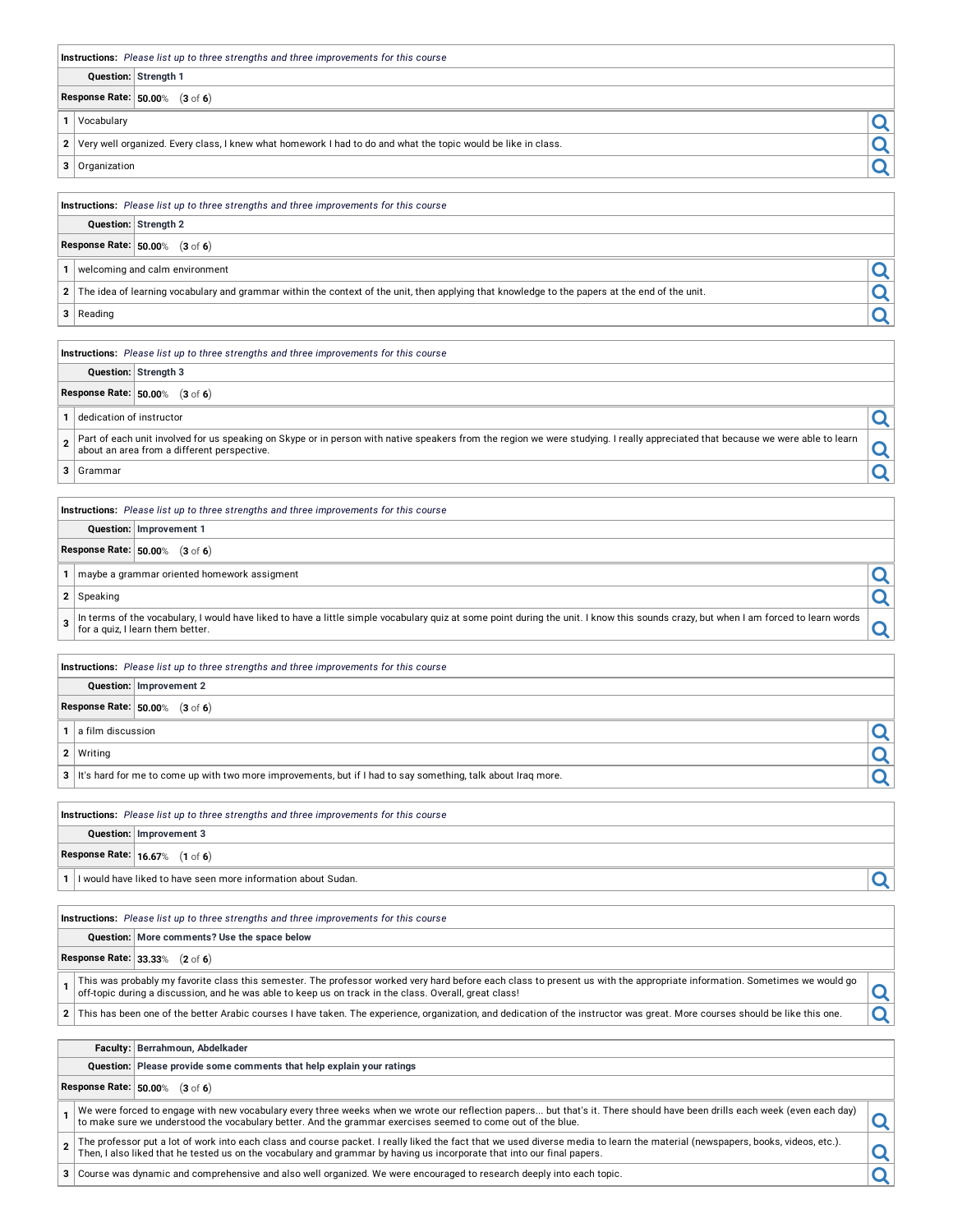## **Faculty: Berrahmoun, Abdelkader**

**Question: Please provide some comments that help explain your ratings**

# **Response Rate: 33.33**% (**2** of **6**)

1 Professor was always well prepared and enthusiastic. He is dedicated to his students and is able teach complex material in a simple and thought provoking way. His example and thought provoking way. His

**2** I have learned a lot of grammar, vocabulary, and expressions since beginning his class. Overall, I feel like my speaking has improved.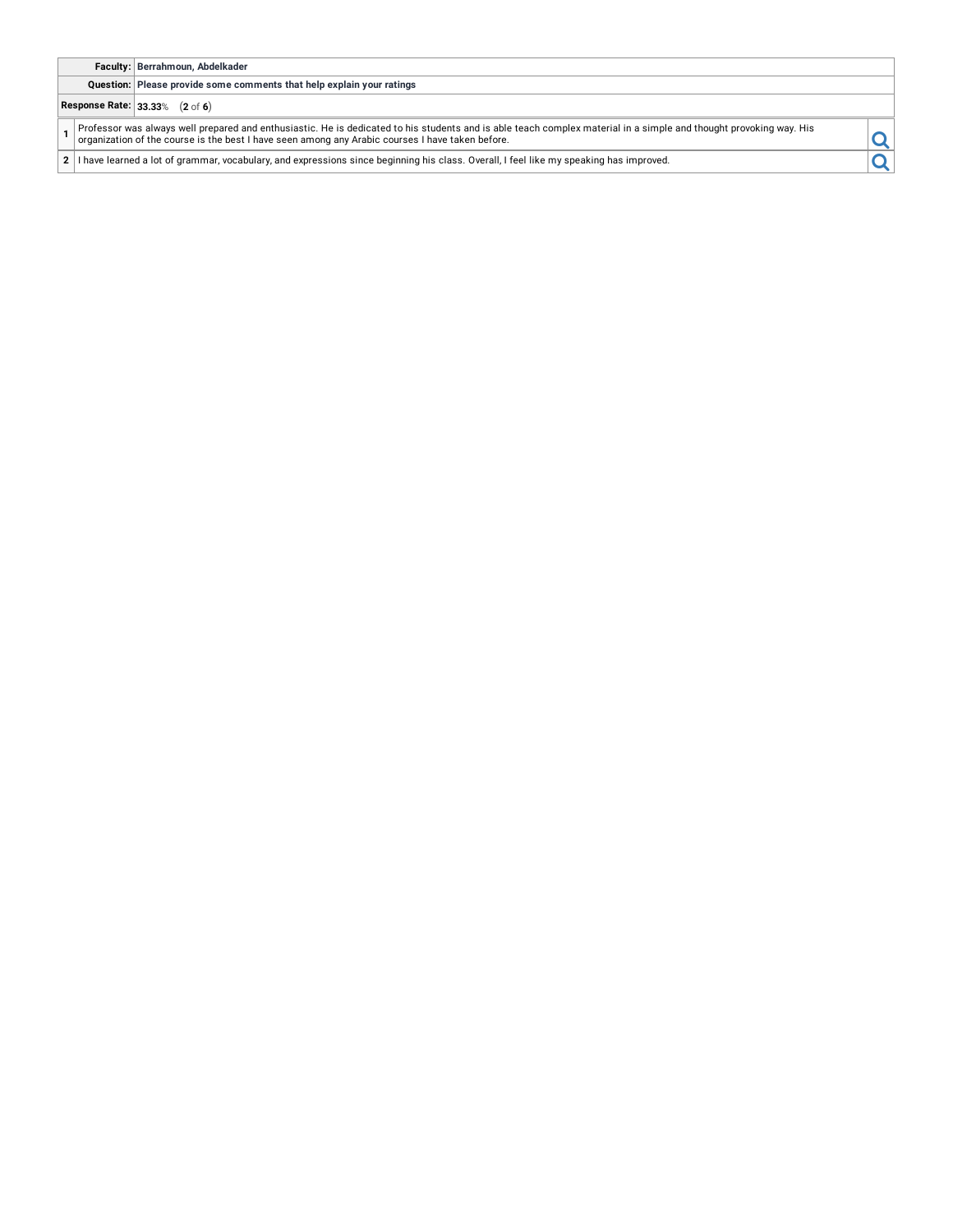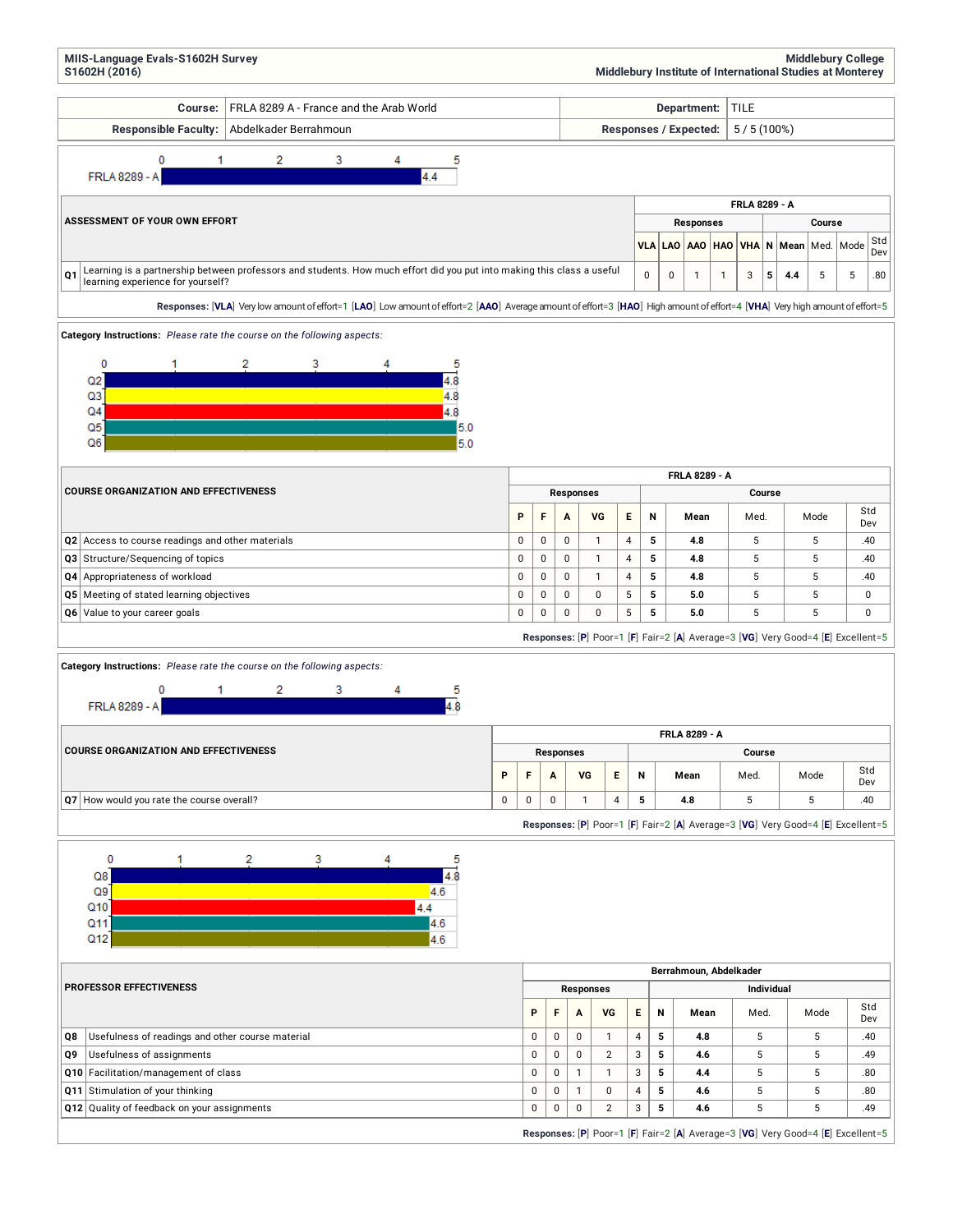| 0<br>2<br>3<br>1<br>5<br>5.0<br>Berrahmoun, Abdelkader                                                                                                                                                 |   |  |        |                  |  |        |      |  |                   |      |            |
|--------------------------------------------------------------------------------------------------------------------------------------------------------------------------------------------------------|---|--|--------|------------------|--|--------|------|--|-------------------|------|------------|
|                                                                                                                                                                                                        |   |  |        |                  |  |        |      |  |                   |      |            |
| Berrahmoun, Abdelkader                                                                                                                                                                                 |   |  |        |                  |  |        |      |  |                   |      |            |
| <b>PROFESSOR EFFECTIVENESS</b>                                                                                                                                                                         |   |  |        | <b>Responses</b> |  |        |      |  | <b>Individual</b> |      |            |
|                                                                                                                                                                                                        | P |  | F<br>A | VG               |  | Е<br>Ν | Mean |  | Med.              | Mode | Std<br>Dev |
| 0<br>5<br>5<br>5<br>5<br>Q13 How would you rate the professor's effectiveness overall?<br>0<br>0<br>0<br>5.0                                                                                           |   |  |        |                  |  |        |      |  |                   |      | 0          |
| Responses: [P] Poor=1 [F] Fair=2 [A] Average=3 [VG] Very Good=4 [E] Excellent=5                                                                                                                        |   |  |        |                  |  |        |      |  |                   |      |            |
|                                                                                                                                                                                                        |   |  |        |                  |  |        |      |  |                   |      |            |
|                                                                                                                                                                                                        |   |  |        |                  |  |        |      |  |                   |      |            |
|                                                                                                                                                                                                        |   |  |        |                  |  |        |      |  |                   |      |            |
|                                                                                                                                                                                                        |   |  |        |                  |  |        |      |  |                   |      |            |
| Question: Please provide some comments that help explain your rating                                                                                                                                   |   |  |        |                  |  |        |      |  |                   |      |            |
| Response Rate: No participants responded to this question. (0 of 5)                                                                                                                                    |   |  |        |                  |  |        |      |  |                   |      |            |
|                                                                                                                                                                                                        |   |  |        |                  |  |        |      |  |                   |      |            |
| Instructions: Please rate the course on the following aspects:                                                                                                                                         |   |  |        |                  |  |        |      |  |                   |      |            |
| Question: Please provide some comments that help explain your ratings                                                                                                                                  |   |  |        |                  |  |        |      |  |                   |      |            |
| <b>Response Rate: 20.00% (1</b> of 5)                                                                                                                                                                  |   |  |        |                  |  |        |      |  |                   |      |            |
| I feel much more comfortable working abroad with the knowledge that I have after taking this class. Topics were relevant to the current geopolitical climate as well as                                |   |  |        |                  |  |        |      |  |                   |      |            |
| historical context.                                                                                                                                                                                    |   |  |        |                  |  |        |      |  |                   |      | Q          |
| Instructions: Please rate the course on the following aspects:                                                                                                                                         |   |  |        |                  |  |        |      |  |                   |      |            |
| Question: Please provide some comments that help explain your ratings                                                                                                                                  |   |  |        |                  |  |        |      |  |                   |      |            |
| <b>Response Rate: 40.00% (2</b> of 5)                                                                                                                                                                  |   |  |        |                  |  |        |      |  |                   |      |            |
| This was my favorite course I have taken at MIIS. Great balance of challenge and support, Abdelkader is a great facilitator.<br>1                                                                      |   |  |        |                  |  |        |      |  |                   |      | Q          |
| Abdelkader is extremely patient, easy-going and challenged me to think about current issues from a different perspective as well as in a different language.<br>2                                      |   |  |        |                  |  |        |      |  |                   |      | Q          |
|                                                                                                                                                                                                        |   |  |        |                  |  |        |      |  |                   |      |            |
| Question: In what ways has this course contributed to your ability to communicate effectively in your target language?                                                                                 |   |  |        |                  |  |        |      |  |                   |      |            |
| Response Rate: 60.00% (3 of 5)                                                                                                                                                                         |   |  |        |                  |  |        |      |  |                   |      |            |
| Yes où oui! This course has contributed to my ability to communicate more fluently.<br>1 <sup>1</sup>                                                                                                  |   |  |        |                  |  |        |      |  |                   |      | Q          |
| My vocabulary has increased, I'm more comfortable speaking off the cuff and can express myself more clearly<br>2 <sup>2</sup>                                                                          |   |  |        |                  |  |        |      |  |                   |      | Q          |
| I can now communicate about geopolitical events with much more ease than before. My confidence has improved which has made my oral abilities much more fluid in the<br>3                               |   |  |        |                  |  |        |      |  |                   |      |            |
| target language                                                                                                                                                                                        |   |  |        |                  |  |        |      |  |                   |      | <u>Q</u>   |
| Question: How has this course contributed to your cross-cultural awareness?                                                                                                                            |   |  |        |                  |  |        |      |  |                   |      |            |
| Response Rate: 60.00% (3 of 5)                                                                                                                                                                         |   |  |        |                  |  |        |      |  |                   |      |            |
| Until this course I had focused my education almost exclusively on Latin America, now I am much more engaged with other cultures especially the Arab world and France.<br>$1 \mid$                     |   |  |        |                  |  |        |      |  |                   |      | Q          |
| This course has let me learn more about the middle east and about topics that are very polarizing. I am definitely more culturally aware.<br>2                                                         |   |  |        |                  |  |        |      |  |                   |      | Q          |
| I'm much more aware of perspective of the Arab world towards current and historical events<br>3                                                                                                        |   |  |        |                  |  |        |      |  |                   |      | Q          |
|                                                                                                                                                                                                        |   |  |        |                  |  |        |      |  |                   |      |            |
| Question: What have you learned in this course and what has been most valuable to you?                                                                                                                 |   |  |        |                  |  |        |      |  |                   |      |            |
| Response Rate: 60.00% (3 of 5)                                                                                                                                                                         |   |  |        |                  |  |        |      |  |                   |      |            |
| This class has been a lot of fun, and I hope to continue with my french. The most valuable aspect of this course was the atmosphere of the class. It was a safe space to<br>1<br>butcher the language. |   |  |        |                  |  |        |      |  |                   |      | Q          |
| I was fairly ignorant about the topics covered in this course, all of the knowledge about Arab geography and cultures was relatively new to me. The perspective I have gained is<br>2                  |   |  |        |                  |  |        |      |  |                   |      |            |
| so valuable given the skewed views usually portrayed by US media.                                                                                                                                      |   |  |        |                  |  |        |      |  |                   |      | Q          |
| Every topic in this course was new to me, so I learned a lot.<br>3                                                                                                                                     |   |  |        |                  |  |        |      |  |                   |      | Q          |
| Instructions: Please list up to three strengths and three improvements for this course                                                                                                                 |   |  |        |                  |  |        |      |  |                   |      |            |
| Question: Strength 1                                                                                                                                                                                   |   |  |        |                  |  |        |      |  |                   |      |            |
| <b>Response Rate: 40.00%</b> $(2 \text{ of } 5)$                                                                                                                                                       |   |  |        |                  |  |        |      |  |                   |      |            |
| Interesting, well facilitated class.<br>1                                                                                                                                                              |   |  |        |                  |  |        |      |  |                   |      | Q          |
| I always looked forward to going to classes<br>$2 \mid$                                                                                                                                                |   |  |        |                  |  |        |      |  |                   |      | Q          |
|                                                                                                                                                                                                        |   |  |        |                  |  |        |      |  |                   |      |            |

**Instructions:** *Please list up to three strengths and three improvements for this course*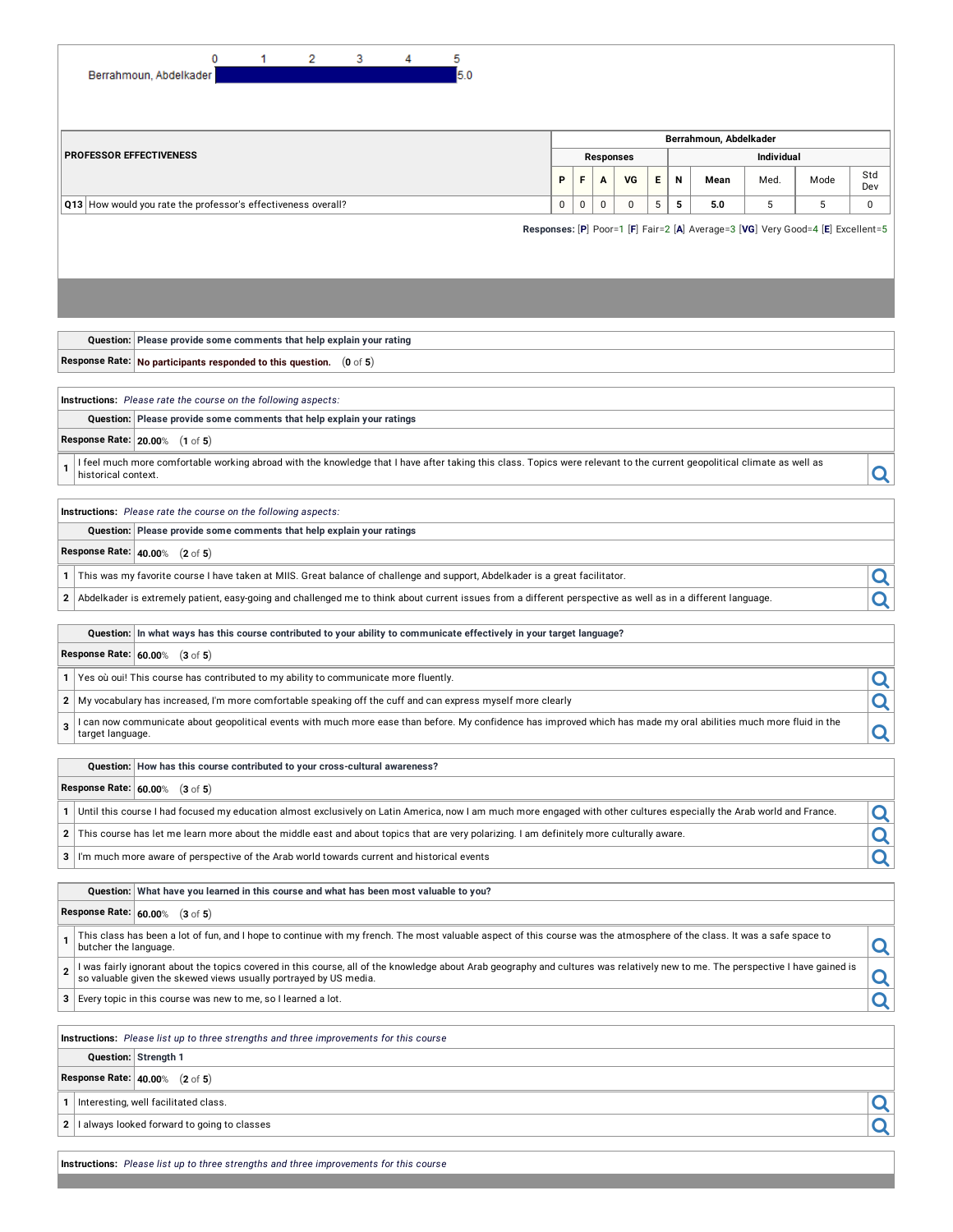|  | Question: Strength 2                                                                   |  |
|--|----------------------------------------------------------------------------------------|--|
|  | <b>Response Rate: <math> </math> 40.00% <math>\pmod{5}</math></b>                      |  |
|  | 1 The topics were fun and interesting                                                  |  |
|  | 2 Professor very engaged in student learning.                                          |  |
|  | Instructions: Please list up to three strengths and three improvements for this course |  |

**Question: Strength 3**

**Response Rate: 20.00**% (**1** of **5**)

**<sup>1</sup>** The professor was very friend and patient with me while <sup>I</sup> mispronounced every other word in french.

**Instructions:** *Please list up to three strengths and three improvements for this course*

**Question: Improvement 1**

**Response Rate: 20.00**% (**1** of **5**)

**<sup>1</sup>** We could have more vocabulary building games

**Instructions:** *Please list up to three strengths and three improvements for this course* **Question: Improvement 2**

**Response Rate: 20.00**% (**1** of **5**)

**1** We could have more readings **and the could have more readings** 

**Instructions:** *Please list up to three strengths and three improvements for this course*

**Question: Improvement 3**

**Response Rate: 20.00**% (**1** of **5**)

**1** we could have more outings for coffee.

**Instructions:** *Please list up to three strengths and three improvements for this course* **Question: More comments? Use the space below**

**Response Rate: No participants responded to this question.** (**0** of **5**)

**Faculty: Berrahmoun, Abdelkader**

**Question: Please provide some comments that help explain your ratings**

**Response Rate: 60.00**% (**3** of **5**)

**1** Good class materials and very stimulating. Professor is a great match for the course content and he facilitates it well.<br>**2** Easily get off topic in class

**2** Easily get off topic in class

**3** All the materials were current and relevant to the course. They helped to give context and different points of view and to improve language abilities through engaging directly **Q** 

**Faculty: Berrahmoun, Abdelkader**

**Question: Please provide some comments that help explain your ratings**

**Response Rate: 20.00**% (**1** of **5**)

**1** I felt comfortable discussing sensitive subjects and making the mistakes that are necessary to language learning.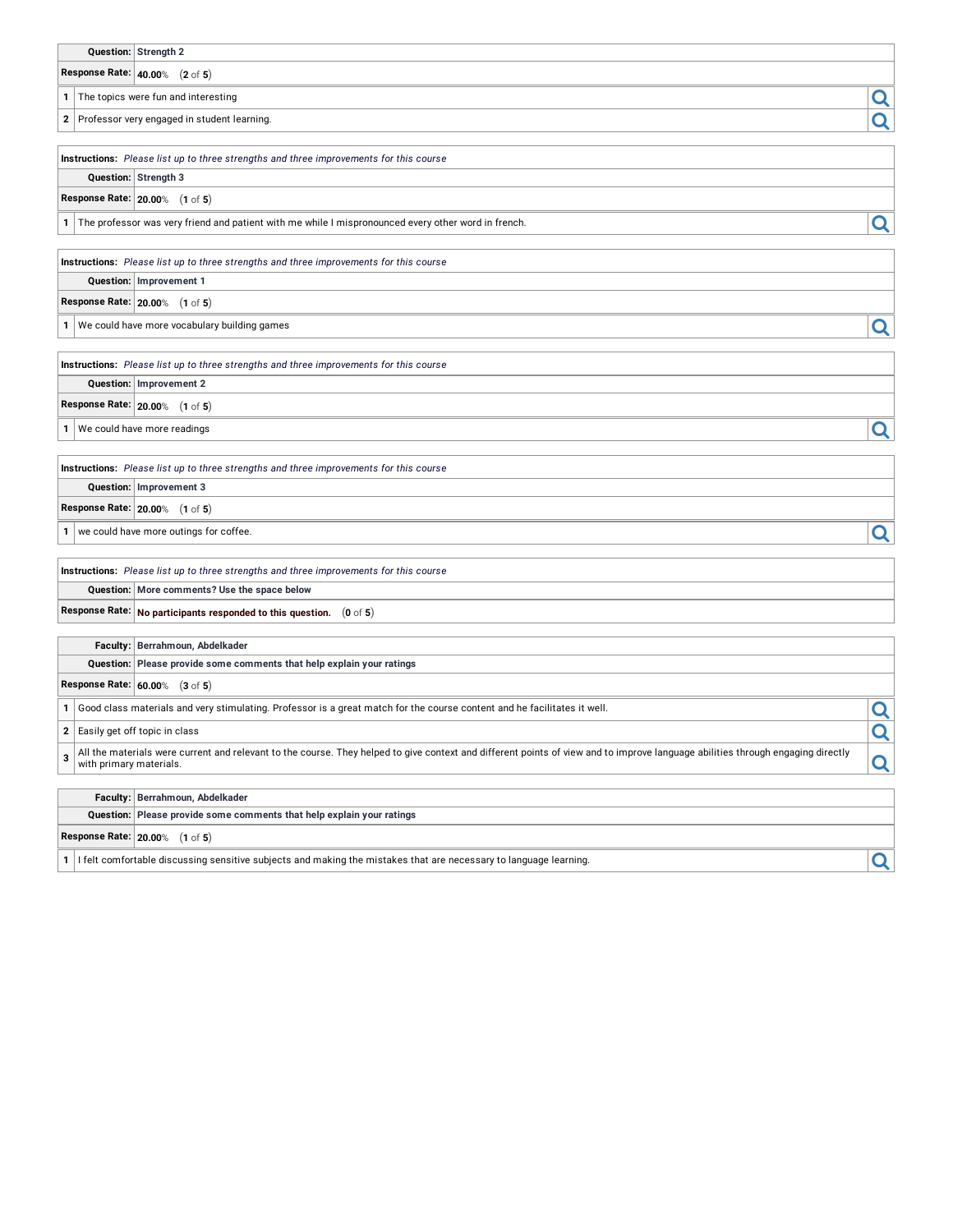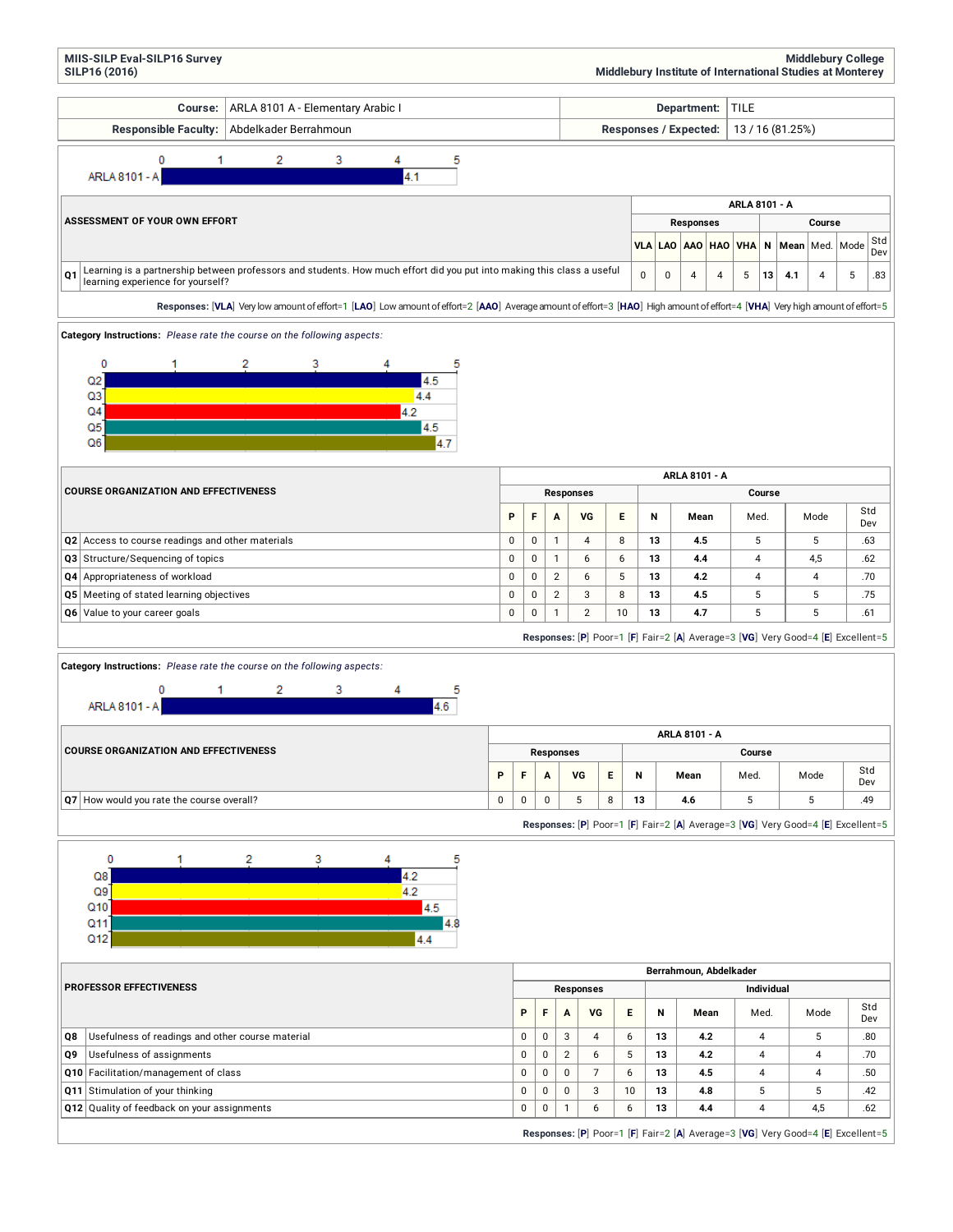| 0                                                             | 2. | 3 | 4 | 5   |                  |   |              |    |    |                   |                                                                                 |      |      |            |  |
|---------------------------------------------------------------|----|---|---|-----|------------------|---|--------------|----|----|-------------------|---------------------------------------------------------------------------------|------|------|------------|--|
| Berrahmoun, Abdelkader                                        |    |   |   | 4.7 |                  |   |              |    |    |                   |                                                                                 |      |      |            |  |
|                                                               |    |   |   |     |                  |   |              |    |    |                   |                                                                                 |      |      |            |  |
|                                                               |    |   |   |     |                  |   |              |    |    |                   |                                                                                 |      |      |            |  |
|                                                               |    |   |   |     |                  |   |              |    |    |                   | Berrahmoun, Abdelkader                                                          |      |      |            |  |
| <b>PROFESSOR EFFECTIVENESS</b>                                |    |   |   |     | <b>Responses</b> |   |              |    |    | <b>Individual</b> |                                                                                 |      |      |            |  |
|                                                               |    |   |   |     | P                | F | $\mathbf{A}$ | VG | E. | N                 | Mean                                                                            | Med. | Mode | Std<br>Dev |  |
| Q13 How would you rate the professor's effectiveness overall? |    |   |   |     | 0                | 0 | $\mathbf 0$  | 4  | 9  | 13                | 4.7                                                                             | 5    | 5    | .46        |  |
|                                                               |    |   |   |     |                  |   |              |    |    |                   | Responses: [P] Poor=1 [F] Fair=2 [A] Average=3 [VG] Very Good=4 [E] Excellent=5 |      |      |            |  |
|                                                               |    |   |   |     |                  |   |              |    |    |                   |                                                                                 |      |      |            |  |
|                                                               |    |   |   |     |                  |   |              |    |    |                   |                                                                                 |      |      |            |  |

|  | Question: Please provide some comments that help explain your rating |
|--|----------------------------------------------------------------------|
|--|----------------------------------------------------------------------|

## **Response Rate: 46.15**% (**6** of **13**)

| $1$ My personal struggles with mental health and learning difficulties prevented my from committing my full attention to the course, as well as outside work commitments. |  |
|---------------------------------------------------------------------------------------------------------------------------------------------------------------------------|--|
| 2 Learning Arabic is very challenging-I now know how I would have approached the course and studying if I were to do it again. I don't feel I have my all.                |  |
|                                                                                                                                                                           |  |
|                                                                                                                                                                           |  |

ught to understand how to speak and sought to learn the vocabulary on my own.<br>It in a good number of hours in with homework and studying every day outside of class but I don't feel like I totally killed myself doing outsid **<sup>4</sup>** <sup>I</sup> put in <sup>a</sup> good number of hours in with homework and studying every day outside of class but <sup>I</sup> don't feel like <sup>I</sup> totally killed myself doing outside of class

- **5** I had a severe personal life problem arise in week 2 which was completely unforeseeable (my friend got cancer and became suicidal) which negatively affected my ability to commit as much time/effort to this course as I had intended, which I greatly regret.
- **6** I am in this class because I want to learn, though in hindsight I'm sure I could have worked harder.

## **Instructions:** *Please rate the course on the following aspects:*

**Question: Please provide some comments that help explain your ratings**

### **Response Rate: 61.54**% (**8** of **13**)

- **<sup>1</sup>** Structure and sequence were good. Plus the focus on functional aspects of language learning was really helpful
- **2** Sometimes it felt like the work load was excessive, but it's important to remember that this is an intensive course, and if there wasn't a lot of work it wouldn't be as valuable.
- **3** It was wonderful that Abdelkader struck a balance between teaching us information that will be valuable in every day conversations and also managed to educated us about<br>politics and history in the Arab world.
- **<sup>4</sup>** I've learned <sup>a</sup> lot here and made <sup>a</sup> good foundation to continue learning Arabic to further my career options,

I'm not so certain what the learning objectives were in some cases so it's hard to say if I met them? Maybe making those more explicit to students would be helpful.

**5** I'm also not sure why we needed to buy the textbook because we never used it in class and only had homework assignments from it a handful of times. Abdelkader supplemented the textbook with a lot of materials from other books, and I'm not sure why we weren't just required to buy one of those books, or any book at all.

The topics were very interesting and helpful in preparing for using Arabic in higher-ed academic settings.

- **6** I was not sure where to write this but I found at times that the worksheets he gave us for practicing the grammer concepts, they we're not always the most helpful, for example one worksheet that was supposed to allow us to practice conjugating verbal nouns atleast half appeared irregular and so i could not follow the rule that we were supposed to be learning. And irregulars did not appear to be officially the point...etc.
- **7** I did not anticipate the need to learn ~30 new vocab words per day, compounded by the need to remember all previously-given vocab words. I was drowning by the third week, and accepted that I would never master all the necessary vocab. Maybe intensive courses for languages simply shouldn't exist. We don't learn new words instantly; it takes
- **8** Good communication with students via email. Plentiful office hours and tutoring sessions. Homework was not overwhelming. I learned more than I expected.

### **Instructions:** *Please rate the course on the following aspects:*

## **Question: Please provide some comments that help explain your ratings**

## **Response Rate: 30.77**% (**4** of **13**)

- The extracurricular activities were fantastic and Hussein did a marvelous job of organizing, engaging the students and being encouraging. Such a fabulous tutor!<br>2 Should we consider whether the Middlebury pledge could be a
- **<sup>2</sup>** Should we consider whether the Middlebury pledge could be applicable to SILP in some modified form? There was too much English spoken in my class.
- **<sup>3</sup>** It was enjoyable and <sup>I</sup> learned <sup>a</sup> lot
- **4** I learned a lot through the project based learning...but some other assignments felt like busy work and I did not feel I really grasped the intended concepts through them.

Question: In what ways has this course contributed to your ability to communicate effectively in your target language?

## **Response Rate: 92.31**% (**12** of **13**)

**1** This course has given me a foundation in Arabic that I can continue to build on in the future.

**2** This class has given me a strong basis and enabled me to speak about complicated topics despite still technically being at a beginner level.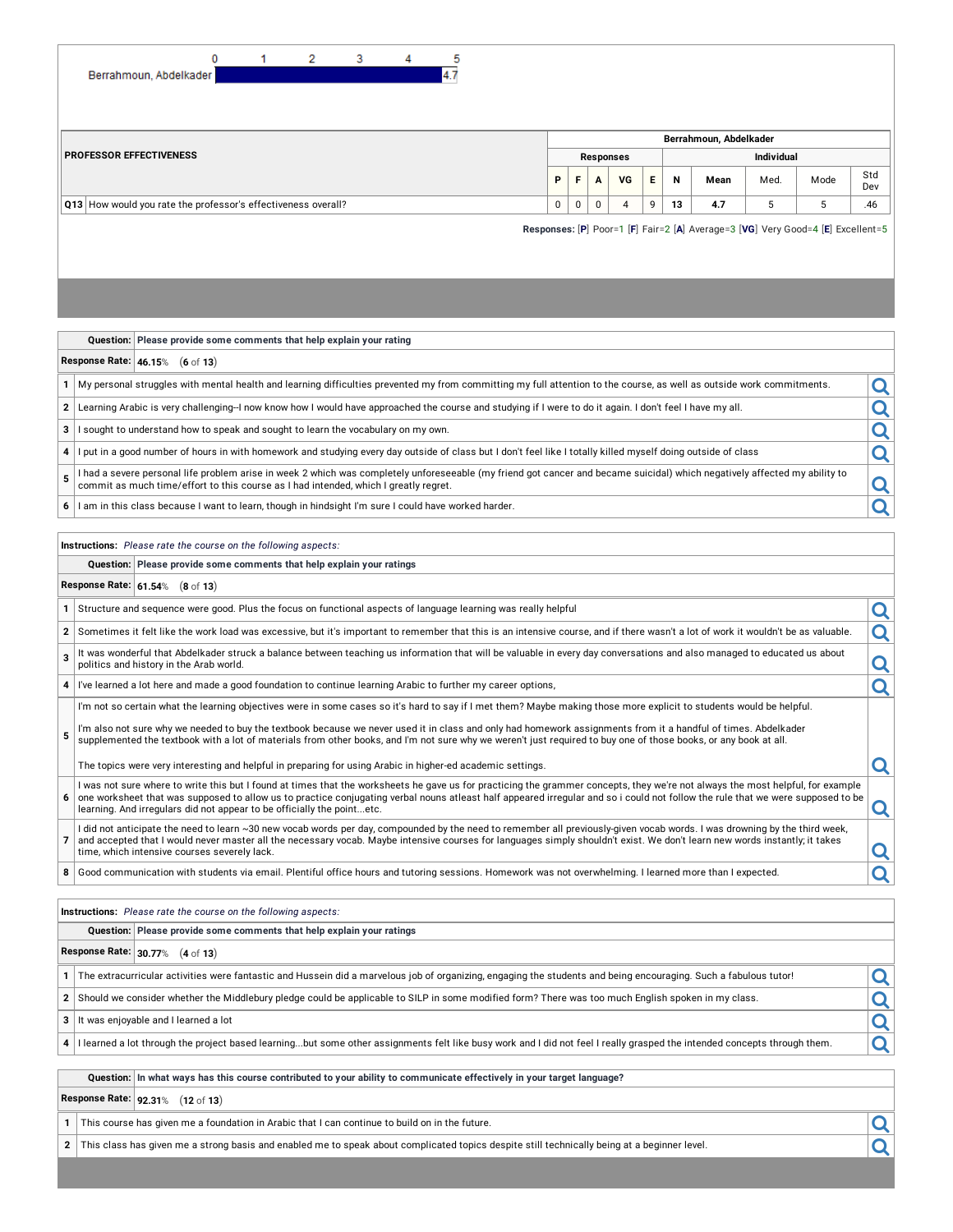| $\mathbf{a}$    | was not able to do anything in the language and now I am able to read and listen on a novice level. Speaking I need to work on but that is somewhat my own fault for not trying  <br>harder.                                   |  |
|-----------------|--------------------------------------------------------------------------------------------------------------------------------------------------------------------------------------------------------------------------------|--|
| 4               | I started from nearly zero so I have improved a considerable amount. I am literate, for one.                                                                                                                                   |  |
| 5               | know the Arabic alphabet, a little vocabulary, and a little grammar.                                                                                                                                                           |  |
| 6               | I have a better understanding of Arabic basics. I am not able to communicate with the facility I had hoped for, but that is of my own doing, not the teacher's.                                                                |  |
|                 | I could not read or write or speak effectively in Arabic before SILP. By the midterm I was able to understand entire paragraphs of text and have conversations on basic topics<br>with my peers.                               |  |
| 8               | I can speak a lot more of the language now. Plus reading and listening, etc.                                                                                                                                                   |  |
|                 | I can now have basic conversations about myself and the situations around me, as well as some (very) basic conversations about societal issues like immigration, colonization, are racism, etc. This is an obvious improvement |  |
| 10 <sup>1</sup> | I am able to have short conversations and read certain texts in Arabic.                                                                                                                                                        |  |
|                 | 11 Giving me fundamental grammar and communication skills in the target language                                                                                                                                               |  |
|                 | 12 Coming in speaking no Arabic, I am coming away feeling optimistic that I am prepared to engage in conversations with natives and grow in my accuracy.                                                                       |  |

#### **Question: How has this course contributed to your cross-cultural awareness?**

### **Response Rate: 92.31**% (**12** of **13**)

- **1** We've discussed the different cultures of the Arab world and the differences between them and American culture.
- **2** There was a strong cultural focus in a lot of the topics, especially in a socio-historical sense. I learned a lot about the history of various ethnic groups in North Africa, of which I was not previously aware. Abdelkader himself acted as a cultural ambassador of his North African heritage, often bringing in artifacts and videos from Algeria and regaling us with interesting stories about his homeland and his experiences abroad. I really enjoyed the cultural focus of this course and would love to continue learning more.
- **3** The course has broadened my awareness of cultural topics in the area of the target language.
- 
- **4** It has deepened my understanding of Arabic countries.<br> **5** I was already very familiar with Arab culture but the language's complexity has added a new dimension to my understanding. **<sup>5</sup>** <sup>I</sup> was already very familiar with Arab culture but the language's complexity has added <sup>a</sup> new dimension to my understanding.
- **6** I really liked the cultural expositions that the program facilitated. I learned a lot about cultures that I previously hadn't spent much time learning about such as Russian and<br>Chinese culture
- **7** I learned a great deal about various middle eastern cultures through food and discussions about the history, cultures, and religions of that region.<br> **8** I have learned a lot about the Arab works and perspectives that
- **<sup>8</sup>** <sup>I</sup> have learned <sup>a</sup> lot about the Arab works and perspectives that <sup>I</sup> wasn't familiar with. It is precious to learn from <sup>a</sup> native speaker.
- **<sup>9</sup>** <sup>I</sup> enjoyed Abdelkader's cultural and historical lectures and found it rewarding to hear them from someone who grew up in Algeria.
- **<sup>10</sup>** History and stories told in the target language effectively conveyed both cultural experiences while teaching
- **11** Greatly! We had many wonderful opptertunities and got to learn much about the culture etc..

**<sup>12</sup>** Class had <sup>a</sup> lot of cultural and historical aspects to it which were really helpful and interesting.

## **Question: What have you learned in this course and what has been most valuable to you?**

## **Response Rate: 92.31**% (**12** of **13**)

- **1** The holistic approach that didn't overemphasize one area (like only doing reading) was the most valuable part<br> **2** The beginnings of the language and the culture attached to it. Both are valuable to me.<br> **3** Some found
- **<sup>2</sup>** The beginnings of the language and the culture attached to it. Both are valuable to me.
- **3** Some foundations of Arab culture and history! And how to speak!!
- **4** It was a great, broad introduction to Arabic grammar and culture. It moved very quickly, but I feel like I now have tools and resources to revisit all of the topics and grammar<br>structures and delve deeper on my own. It was a great, broad introduction to Arabic grammar and culture. It moved very quickly, but I feel like I now have tools and resources to revisit all of the topics and grammar<br> **5** I've gained resources to help me in the
- 
- **6** I learned that Arabic is much more difficult than I anticipated, but the most valuable thing besides the language itself is the greater understanding of and respect for other<br>cultures that I have gained. Frearned mat Arabic is much more difficult than I anticipated, but the most valuable fining besides the language itself is the greater understanding or and respect for other<br> **7** I learned vocabulary, and about grammar, hi
- 
- **<sup>8</sup>** <sup>I</sup> have learned <sup>a</sup> new language! Most valuable would be the speaking and reading aspects of my language learning
- **<sup>9</sup>** <sup>I</sup> have learned basic communication skills on various topics and the basic grammar needed at the elementary level.
- **<sup>10</sup>** <sup>I</sup> feel <sup>I</sup> have gotten off the ground with Arabic and hope to continually improve in the years to come.

**<sup>11</sup>** Basic conversational dialogue.

**12** Basic communication skills in the target language

**Instructions:** *Please list up to three strengths and three improvements for this course*

## **Question: Strength 1**

## **Response Rate: 84.62**% (**11** of **13**)

**1** the vocabulary progression. We started with the basics and slowly added new vocabulary that supplemented what we already learned.

- **2** There was a nice balance in the class activities between variety and routine. There were certain types of exercises we did frequently, like the vocabulary packets, which gave each unit a type of predictable rhythm. But every week we would also do something new, like games or dictations, to shake things up.
- **3** The pacing was excellent.
- **<sup>4</sup>** Stimulating instructor with unflagging effort and enthusiasm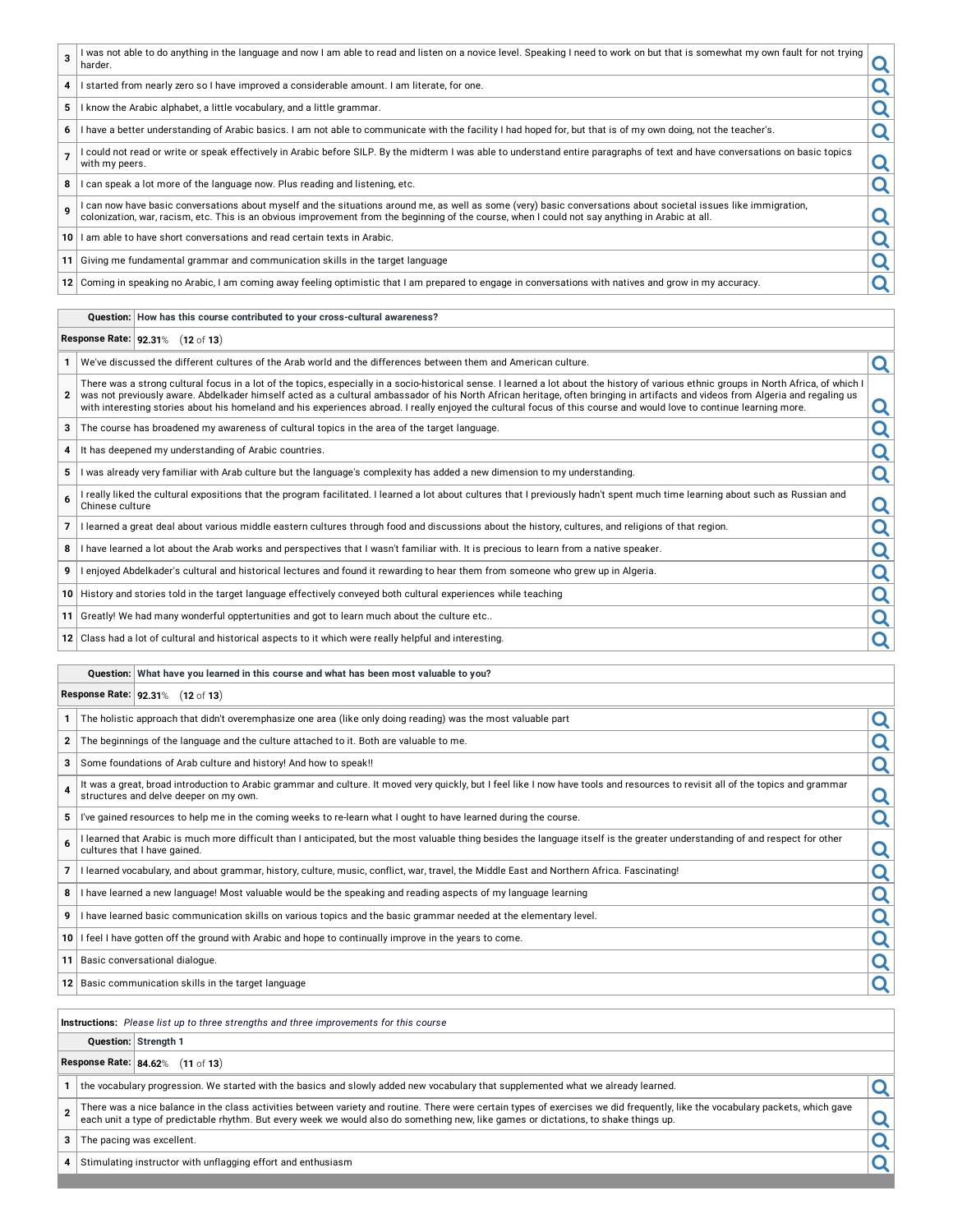| 5                        | It's taught by a native speaker of Arabic.                                                                                                                                                                                                                                                                                                                                                                                                                                                                                                                                                                            | Q                       |
|--------------------------|-----------------------------------------------------------------------------------------------------------------------------------------------------------------------------------------------------------------------------------------------------------------------------------------------------------------------------------------------------------------------------------------------------------------------------------------------------------------------------------------------------------------------------------------------------------------------------------------------------------------------|-------------------------|
| 6                        | Incorporation of culture                                                                                                                                                                                                                                                                                                                                                                                                                                                                                                                                                                                              | Q                       |
| $\overline{7}$           | Holistic approach                                                                                                                                                                                                                                                                                                                                                                                                                                                                                                                                                                                                     | <u>्</u>                |
| 8                        | Engaging exercises and activities in class.                                                                                                                                                                                                                                                                                                                                                                                                                                                                                                                                                                           | Q                       |
| 9                        | Diversity of content.                                                                                                                                                                                                                                                                                                                                                                                                                                                                                                                                                                                                 | Q                       |
| 10                       | Cultural education                                                                                                                                                                                                                                                                                                                                                                                                                                                                                                                                                                                                    | Q                       |
| 11                       | Covered many different topics and have a large vocabulary after a short amount of time.                                                                                                                                                                                                                                                                                                                                                                                                                                                                                                                               | Q                       |
|                          |                                                                                                                                                                                                                                                                                                                                                                                                                                                                                                                                                                                                                       |                         |
|                          | Instructions: Please list up to three strengths and three improvements for this course                                                                                                                                                                                                                                                                                                                                                                                                                                                                                                                                |                         |
|                          | Question: Strength 2                                                                                                                                                                                                                                                                                                                                                                                                                                                                                                                                                                                                  |                         |
|                          | Response Rate: 84.62% (11 of 13)                                                                                                                                                                                                                                                                                                                                                                                                                                                                                                                                                                                      |                         |
| $\mathbf{1}$             | lively class atmosphere, with nearly universal enthusiasm                                                                                                                                                                                                                                                                                                                                                                                                                                                                                                                                                             | Q                       |
| $\mathbf{2}$             | Tutor!                                                                                                                                                                                                                                                                                                                                                                                                                                                                                                                                                                                                                | Q                       |
| 3                        | Topics covered                                                                                                                                                                                                                                                                                                                                                                                                                                                                                                                                                                                                        | Q                       |
| 4                        | The worksheet packets for each unit were helpful.                                                                                                                                                                                                                                                                                                                                                                                                                                                                                                                                                                     | $\overline{\mathbf{Q}}$ |
| 5                        | Patience and encouragement.                                                                                                                                                                                                                                                                                                                                                                                                                                                                                                                                                                                           | Q                       |
| 6                        | I really really liked the IPA format of the mid-term and final. I thought it was authentic in terms of the types of tasks students would be asked to do in a real academic setting,<br>using Arabic (listening to lectures, reading short texts, having conversations, making presentations and writing papers). I thought the types of assignments and class activities<br>we did to prepare for the exams were also very helpful (for example, the TED talk and in class videos/readings/discussions). I feel like the format tested me on the types of<br>communication that I will actually have to do in Arabic. | Q                       |
| $\overline{7}$           | I liked that we were forced to speak a lot. It can be hard to overcome one's fear of speaking and saying something wrong, but this class had a wonderful atmosphere where<br>everyone was comfortable enough to try.                                                                                                                                                                                                                                                                                                                                                                                                  | Q                       |
| 8                        | Good feedback for all assignments and questions.                                                                                                                                                                                                                                                                                                                                                                                                                                                                                                                                                                      | Q                       |
| 9                        | Fun cocurricular activities that teach more on the culture.                                                                                                                                                                                                                                                                                                                                                                                                                                                                                                                                                           | Q                       |
| 10                       | Constant engagement with class                                                                                                                                                                                                                                                                                                                                                                                                                                                                                                                                                                                        | Q                       |
| 11                       | Abdelkader knows what he is doing, is willing to adjust, and can answer our questions very well.                                                                                                                                                                                                                                                                                                                                                                                                                                                                                                                      | Q                       |
|                          |                                                                                                                                                                                                                                                                                                                                                                                                                                                                                                                                                                                                                       |                         |
|                          |                                                                                                                                                                                                                                                                                                                                                                                                                                                                                                                                                                                                                       |                         |
|                          | Instructions: Please list up to three strengths and three improvements for this course                                                                                                                                                                                                                                                                                                                                                                                                                                                                                                                                |                         |
|                          | Question: Strength 3                                                                                                                                                                                                                                                                                                                                                                                                                                                                                                                                                                                                  |                         |
|                          | Response Rate: 84.62% (11 of 13)                                                                                                                                                                                                                                                                                                                                                                                                                                                                                                                                                                                      |                         |
| 1                        | The structure of the course allows us to learn fairly quickly.                                                                                                                                                                                                                                                                                                                                                                                                                                                                                                                                                        | Q                       |
| $\mathbf 2$              | Sense of humour and understanding that the content is difficult.                                                                                                                                                                                                                                                                                                                                                                                                                                                                                                                                                      | Q                       |
| 3                        | Learning to type in Arabic.                                                                                                                                                                                                                                                                                                                                                                                                                                                                                                                                                                                           | Q                       |
| 4                        | Learned a lot about the culture and history of the region, especially from the beginning of class talks. This improves listening and comprention skills while learning something<br>interesting so u would want to understand.                                                                                                                                                                                                                                                                                                                                                                                        | O                       |
| 5                        | Introduction and repetition of words from the beginning of the course                                                                                                                                                                                                                                                                                                                                                                                                                                                                                                                                                 | Q                       |
| 6                        | Incorporation of projects                                                                                                                                                                                                                                                                                                                                                                                                                                                                                                                                                                                             | Q                       |
| $\overline{\phantom{a}}$ | Great tutoring after class.                                                                                                                                                                                                                                                                                                                                                                                                                                                                                                                                                                                           | Q                       |
| 8                        | Extracurricular activities!                                                                                                                                                                                                                                                                                                                                                                                                                                                                                                                                                                                           | $\overline{\mathsf{Q}}$ |
| 9                        | Cultural aspects                                                                                                                                                                                                                                                                                                                                                                                                                                                                                                                                                                                                      | Q                       |
| 10                       | Abdelkader has lots of confidence in us and thinks very highly of us in that he overestimates our ability to understand Arabic.                                                                                                                                                                                                                                                                                                                                                                                                                                                                                       | Q                       |
| 11                       | Abdelkader was very nice and a really fun, friendly teacher!!! :)                                                                                                                                                                                                                                                                                                                                                                                                                                                                                                                                                     | Q                       |
|                          |                                                                                                                                                                                                                                                                                                                                                                                                                                                                                                                                                                                                                       |                         |
|                          | Instructions: Please list up to three strengths and three improvements for this course                                                                                                                                                                                                                                                                                                                                                                                                                                                                                                                                |                         |
|                          | Question: Improvement 1                                                                                                                                                                                                                                                                                                                                                                                                                                                                                                                                                                                               |                         |
|                          | Response Rate: 76.92% (10 of 13)                                                                                                                                                                                                                                                                                                                                                                                                                                                                                                                                                                                      |                         |
| $\mathbf{1}$             | We barely used the textbook, which happened to be quite expensive. Either don't have us buy it, or have us use it more often.                                                                                                                                                                                                                                                                                                                                                                                                                                                                                         | Q                       |
| $\bf{2}$                 | Timeliness of teacher supplying study guides and assignments over the weekend.                                                                                                                                                                                                                                                                                                                                                                                                                                                                                                                                        | Q                       |
| 3                        | Teach the alphabet on the very first day.                                                                                                                                                                                                                                                                                                                                                                                                                                                                                                                                                                             | <u>ର</u>                |
| 4                        | Smaller class size.                                                                                                                                                                                                                                                                                                                                                                                                                                                                                                                                                                                                   | Q                       |
| 5                        | Perhaps a little more dictation                                                                                                                                                                                                                                                                                                                                                                                                                                                                                                                                                                                       | Q                       |
| 6                        | More organized grammar content.                                                                                                                                                                                                                                                                                                                                                                                                                                                                                                                                                                                       | Q                       |
| $\overline{7}$<br>8      | More grammar as verbs are introduced<br>I wish we had spent more time on reading numbers! And had a section on giving/ receiving directions                                                                                                                                                                                                                                                                                                                                                                                                                                                                           | Q<br>Q                  |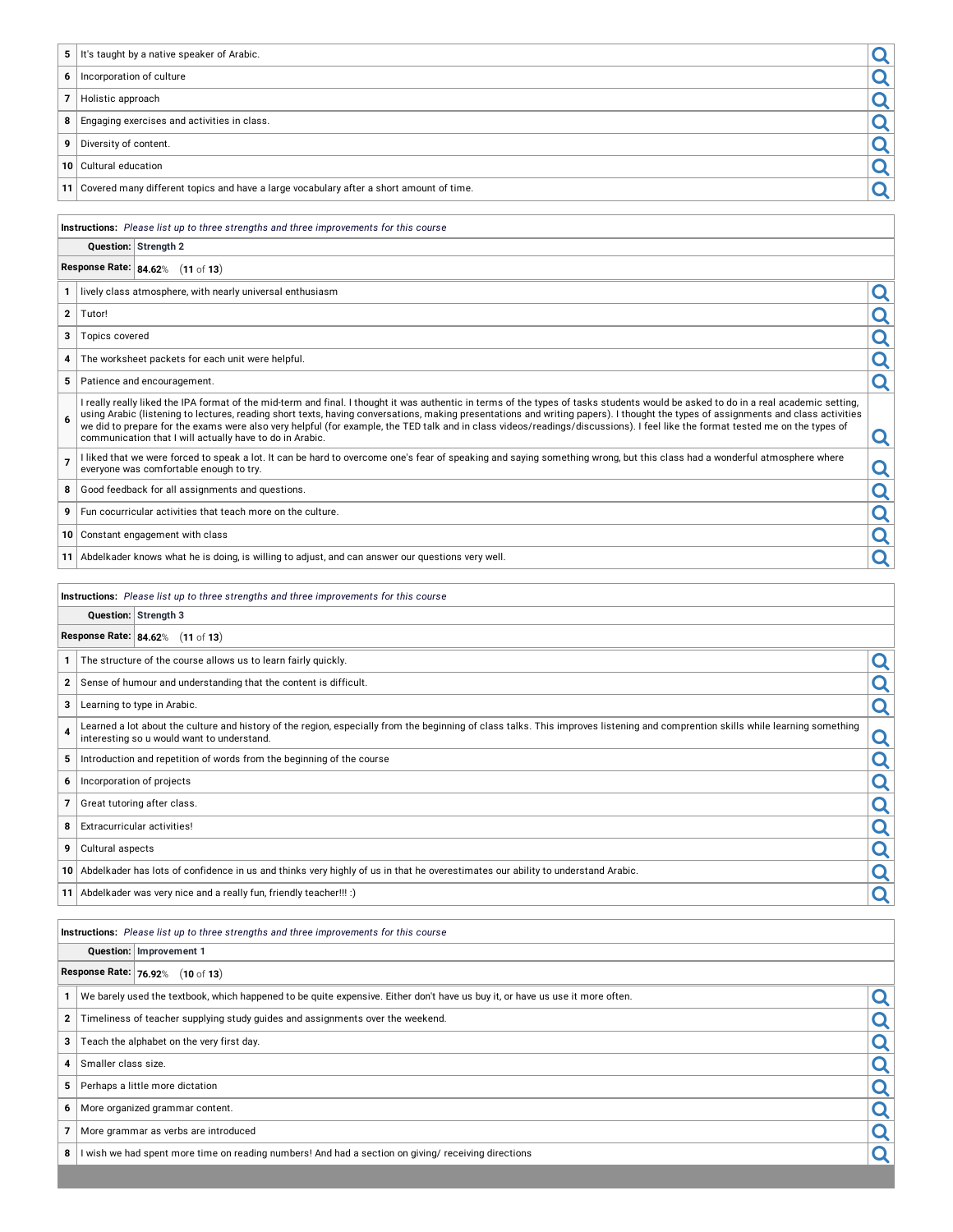| $^{\prime}$ I sometimes struggled with the mode of grammar instruction in this class. I felt it was very form-focused and not so focused on meaning and use. I now know that there are 10 $\scriptstyle\rm\,i$<br>forms of every verb in Arabic, but I don't feel comfortable at all using them in context. More meaning and use focused activities would have been great. |  |  |  |
|----------------------------------------------------------------------------------------------------------------------------------------------------------------------------------------------------------------------------------------------------------------------------------------------------------------------------------------------------------------------------|--|--|--|
|----------------------------------------------------------------------------------------------------------------------------------------------------------------------------------------------------------------------------------------------------------------------------------------------------------------------------------------------------------------------------|--|--|--|

**<sup>10</sup>** Force students to speak more arabic with one another-- forbid english in the classroom

#### **Instructions:** *Please list up to three strengths and three improvements for this course*

## **Question: Improvement 2**

## **Response Rate: 53.85**% (**7** of **13**)

**<sup>1</sup>** Teach present tense verb conjugation on the second day, using <sup>a</sup> few commonly-used verbs (e.g to go, to say, to write).

**2** Structured conversation partners.

2 Structured conversation partners.<br>
3 More time going over basic conversational topics.<br>
4 More frequent vocabulary review-activities to test if we can write and identify words.<br>
5 Maybe a little more basic grammar at the **<sup>4</sup>** More frequent vocabulary review--activities to test if we can write and identify words.

**<sup>5</sup>** Maybe <sup>a</sup> little more basic grammar at the outset with verb conjugations

**6** Clearer objectives for grammar instruction

**7** Again, more of a focus on speech functions and communicative acts. Rather than just talking about world issues, it would be nice to practice something like, say, Again, more or a focas on spectri anchors and communicative acts. Nather than just taiking about world issues, it would be firee to practice something the, say,

**Instructions:** *Please list up to three strengths and three improvements for this course*

## **Question: Improvement 3**

## **Response Rate: 38.46**% (**5** of **13**)

**1** There were some parts of class that were very teacher-centered that I felt could have been formatted as small-group activities so that each student got more of a chance to speak and engage. Some examples would be the vocabulary review that we would do a couple of times per week. It would have been nice to do this sometimes in partners or small groups and quiz each other, because as a whole class, there wasn't much of a chance for each individual student to think of the word before someone else in class shouted it out. In small groups, there is also not the added pressure of having to be quizzed on a word in front of the whole class, which can be intimidating for some people.

**2** More scripted basic conversations.

**<sup>3</sup>** More mint tea!

**<sup>4</sup>** More lead time for large multimedia projects

**5** Increase the length of the course.

#### **Instructions:** *Please list up to three strengths and three improvements for this course*

## **Question: More comments? Use the space below**

# **Response Rate: 7.69**% (**1** of **13**)

**<sup>1</sup>** Thank you Abdelkader!

#### **Faculty: Berrahmoun, Abdelkader**

#### **Question: Please provide some comments that help explain your ratings**

## **Response Rate: 61.54**% (**8** of **13**)

| The in-class group activities were great and often enhanced learning. Some different approaches to time management in class would have been useful, though. Sometimes<br>seemed disorganized. I would have preferred to have had a more accessible grammar book outlining the concepts in a clear way. It would also be useful to get more<br>feedback/suggestions/practice on how to learn vocabulary. (That is what I struggled with most.) |  |
|-----------------------------------------------------------------------------------------------------------------------------------------------------------------------------------------------------------------------------------------------------------------------------------------------------------------------------------------------------------------------------------------------------------------------------------------------|--|
| The classtimes we're a well structured mix of new information and review/practice. For the most part I found my mind engaged in what he was doing and talking about. His                                                                                                                                                                                                                                                                      |  |

The classtimes we're a well structured mix of new information and review/practice. For the most part I found my mind engaged in what he was doing and talking about. His<br>about time was difficult to read when he wrote feedba

**3** speaking countries and not just taking more academic style classes. The class had a strong academic and content focus, which was nice in the sense of preparing for future academic Arabic classes at MIIS. But it would have been nice to learn and practice more concrete speech acts/functions. For example, we discussed topics like immigration and diversity in abstract ways. But would I know how to actually navigate a customs situation in an Arab country? No. More roleplays of actual real-life scenarios would have been helpful, for those students who plan on travelling to Arabic

That being said, I enjoyed Abdelkader's friendly, patient demeanor and both the quality and quantity of feedback he gave on assignments. He was very personable and scheduled meetings with us in his office to give individualized verbal and written feedback, which I really appreciated.

- **<sup>4</sup>** My only small gripe would be sometimes the written comments are hard to read
- **5** I would have structured the course differently, particularly at the beginning, but I am not a certified educator.

**6** at the board and must have written 10,000 words in Arabic and English. His command of grammar concepts and ability to teach them were flawless. He does have a tendency I am not sure why we were made to purchase a textbook if we didn't follow the exercises. Our exercises were packets that seemed to be pulled together from disparate sources. So the homework was not the most useful part of the course. However, class discussion was very lively and interesting and always a pleasure. Professor was tireless to go off on tangents but I was always interested. He made a lot of effort to provide us with feedback in the assignments but the feedback could be above my language level at<br>times. times.

**7** Also grades quickly and provides corrections. Especially going over the mistakes made when writing the journal entries.

**<sup>8</sup>** Abdelkader is an excellent and engaging teacher, and the assignments were all very helpful.

## **Faculty: Berrahmoun, Abdelkader**

#### **Question: Please provide some comments that help explain your ratings**

**Response Rate: 61.54**% (**8** of **13**)

**<sup>1</sup>** Professor is excellent, perhaps <sup>a</sup> bit disorganized at times, but always committed and engaging.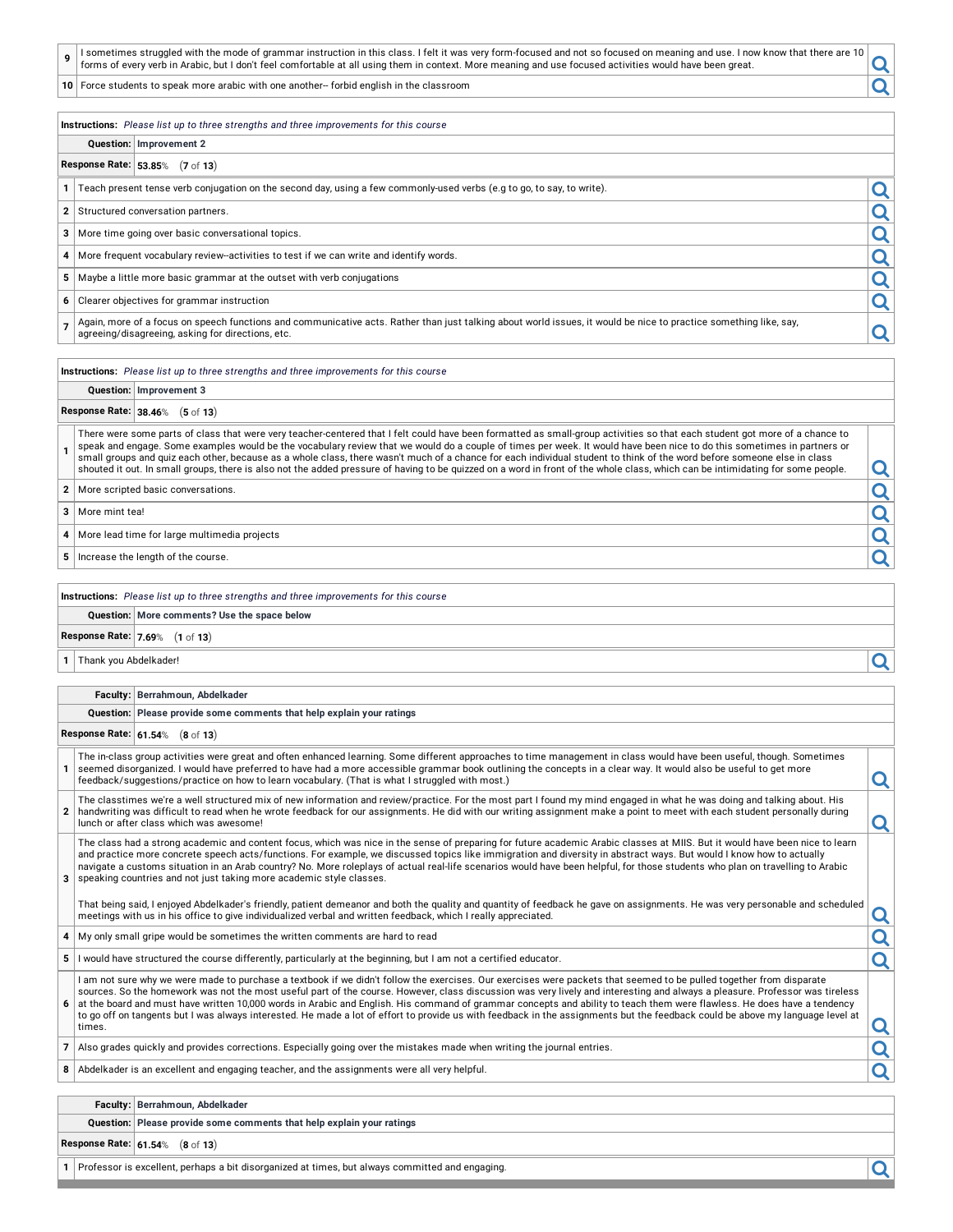- **2** He's fantastic.
- 
- **3** He's fantastic.<br> **3** He was able to answer all of the questions that I had and clearly explained things I need to improve upon.<br> **4** He cared about his students, he was good at assessing where we we're at and adjusting **4** He cared about his students, he was good at assessing where we we're at and adjusting the material to meet our needs. I found that the variety of tasks we did to be helpful. There we're times though that he did not seem the clearest though, but that could just be because of thw reality of an immersive class.
- **<sup>5</sup>** Great teacher, makes the class engaging and thus makes the material easier to absorb.
- **<sup>6</sup>** Class was fun and engaging and expectations were clear. Plus <sup>I</sup> feel like <sup>I</sup> learned <sup>a</sup> ton
- **7** Abdelkader is an exceptionally patient and helpful teacher.
- 8 to explain concepts several times and is extremely patient. He did a wonderful job of integrating culture and politics into the course, and came up with some exciting projects (That said, it would have been nice to have Abdelkader creates an incredibly warm and supportive environment, which encourages everyone to participate. He is in no way condescending or impatient. He is always willing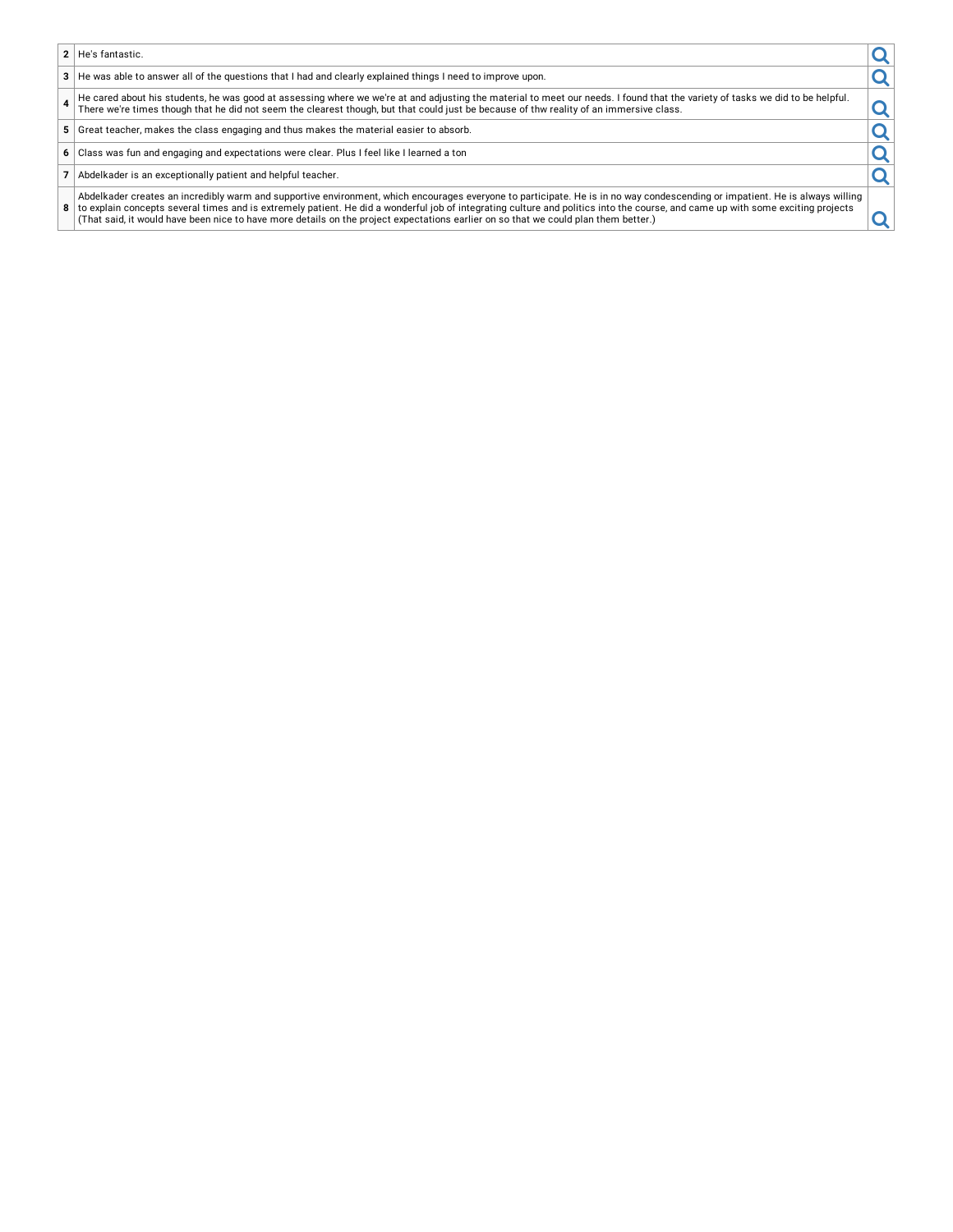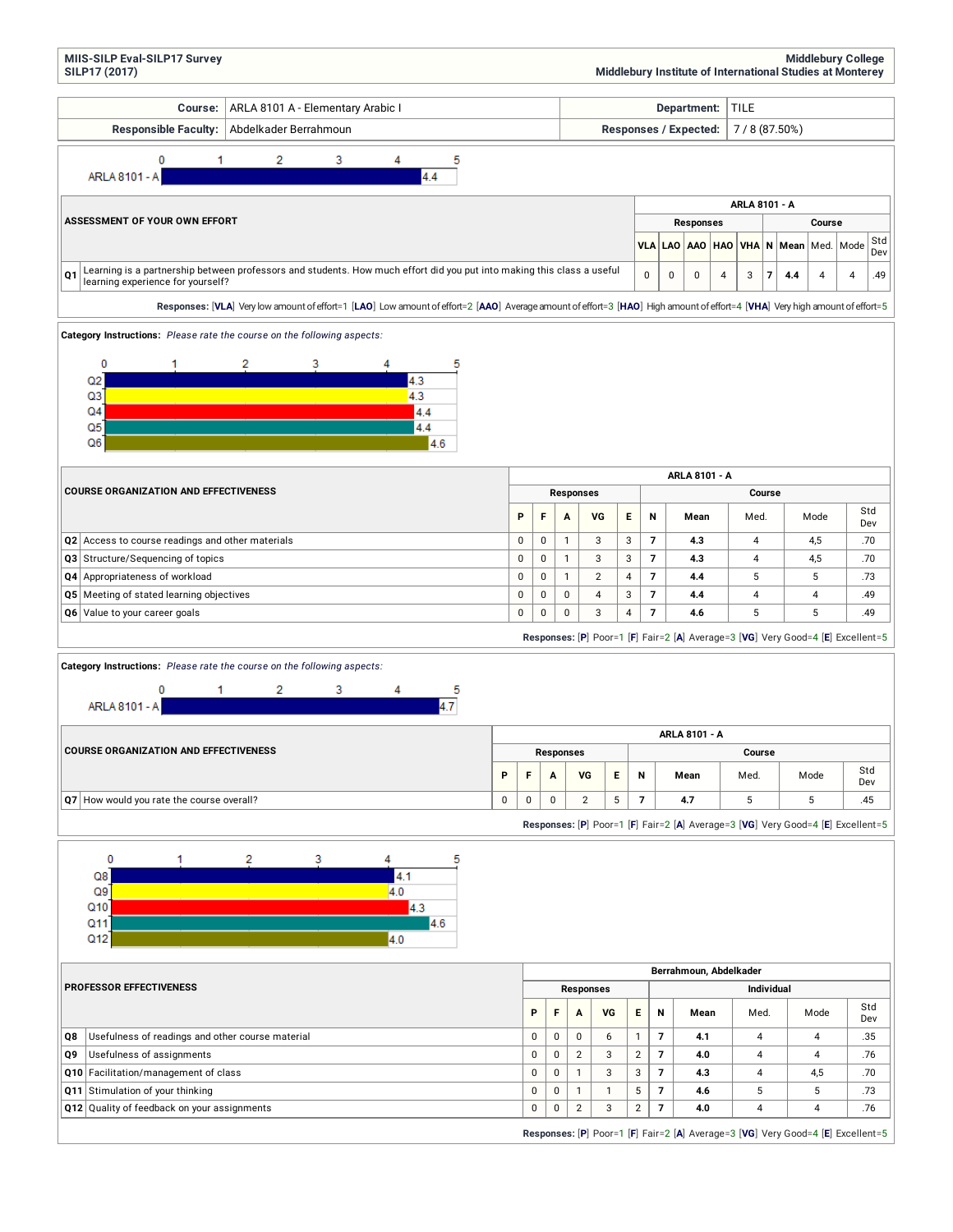|                                                               |                                                                      | 0 | 2 | 3 | 4 | 5   |   |             |                  |           |    |                |                        |                   |                                                                                 |            |
|---------------------------------------------------------------|----------------------------------------------------------------------|---|---|---|---|-----|---|-------------|------------------|-----------|----|----------------|------------------------|-------------------|---------------------------------------------------------------------------------|------------|
|                                                               | Berrahmoun, Abdelkader                                               |   |   |   |   | 4.9 |   |             |                  |           |    |                |                        |                   |                                                                                 |            |
|                                                               |                                                                      |   |   |   |   |     |   |             |                  |           |    |                |                        |                   |                                                                                 |            |
|                                                               |                                                                      |   |   |   |   |     |   |             |                  |           |    |                |                        |                   |                                                                                 |            |
|                                                               |                                                                      |   |   |   |   |     |   |             |                  |           |    |                |                        |                   |                                                                                 |            |
|                                                               |                                                                      |   |   |   |   |     |   |             |                  |           |    |                | Berrahmoun, Abdelkader |                   |                                                                                 |            |
| <b>PROFESSOR EFFECTIVENESS</b>                                |                                                                      |   |   |   |   |     |   |             | <b>Responses</b> |           |    |                |                        | <b>Individual</b> |                                                                                 |            |
|                                                               |                                                                      |   |   |   |   |     | P | F           | $\mathbf{A}$     | <b>VG</b> | E. | $\mathbf N$    | Mean                   | Med.              | Mode                                                                            | Std<br>Dev |
| Q13 How would you rate the professor's effectiveness overall? |                                                                      |   |   |   |   |     | 0 | $\mathbf 0$ | $\mathbf 0$      |           | 6  | $\overline{7}$ | 4.9                    | 5                 | 5                                                                               | .35        |
|                                                               |                                                                      |   |   |   |   |     |   |             |                  |           |    |                |                        |                   | Responses: [P] Poor=1 [F] Fair=2 [A] Average=3 [VG] Very Good=4 [E] Excellent=5 |            |
|                                                               |                                                                      |   |   |   |   |     |   |             |                  |           |    |                |                        |                   |                                                                                 |            |
|                                                               | Question: Please provide some comments that help explain your rating |   |   |   |   |     |   |             |                  |           |    |                |                        |                   |                                                                                 |            |

**Response Rate: 28.57**% (**2** of **7**)

**1** Studied every day for hours. Invested much time in this class.

**2** As I was determined to achieve my goal, which is to get to Intermediate low from Beginner low; I worked very hard.

**Instructions:** *Please rate the course on the following aspects:*

**Question: Please provide some comments that help explain your ratings**

**Response Rate: 42.86**% (**3** of **7**)

- 
- **1** Workload felt overwhelming often but I respext that it was that way by design given intensive program.<br>**2** I cannot objectively measure my learning at the moment, but I am positive that I got myself on the right track **<sup>2</sup>** <sup>I</sup> cannot objectively measure my learning at the moment, but <sup>I</sup> am positive that <sup>I</sup> got myself on the right track that will meet my career goal in the future.

**3** I actually would have liked more work, particularly related to the vocab we did. I wanted more work specifically designed to reinforce the words we learned that day.

**Instructions:** *Please rate the course on the following aspects:*

**Question: Please provide some comments that help explain your ratings**

**Response Rate: No participants responded to this question.** (**0** of **7**)

|  | Question: In what ways has this course contributed to your ability to communicate effectively in your target language? |  |
|--|------------------------------------------------------------------------------------------------------------------------|--|
|  | Response Rate: $57.14%$ (4 of 7)                                                                                       |  |
|  | 1 My vocab has expanded a lot and thats been one of my weakest points.                                                 |  |
|  | 2 It has given me a good foundation in the language.                                                                   |  |
|  | 3 In writing, reading, speaking, and listening.                                                                        |  |
|  | 4 I had no training in my language and now I do                                                                        |  |

**Question: How has this course contributed to your cross-cultural awareness?**

**Response Rate: 42.86**% (**3** of **7**)

**1** Yes, especially on Algeria where my professor was from.<br> **2** Met and learned about many people from Arab world very excelent cross cultural learning as well as in-class lectures **<sup>2</sup>** Met and learned about many people from Arab world very excelent cross cultural learning as well as in-class lectures

**3** I have learned more about the history of North Africa and the Middle East.

**Question: What have you learned in this course and what has been most valuable to you?**

**Response Rate: 28.57**% (**2** of **7**)

**1** I can say that I now have basic of Arabic which I can build up from now.

**<sup>2</sup>** Basic language skills

**Instructions:** *Please list up to three strengths and three improvements for this course*

## **Question: Strength 1**

**Response Rate: 42.86**% (**3** of **7**)

**1** The quality, passion, attitude of the professor

**<sup>2</sup>** Intensive nature of the program

**<sup>3</sup>** Excellent teaching and in-class work by professor